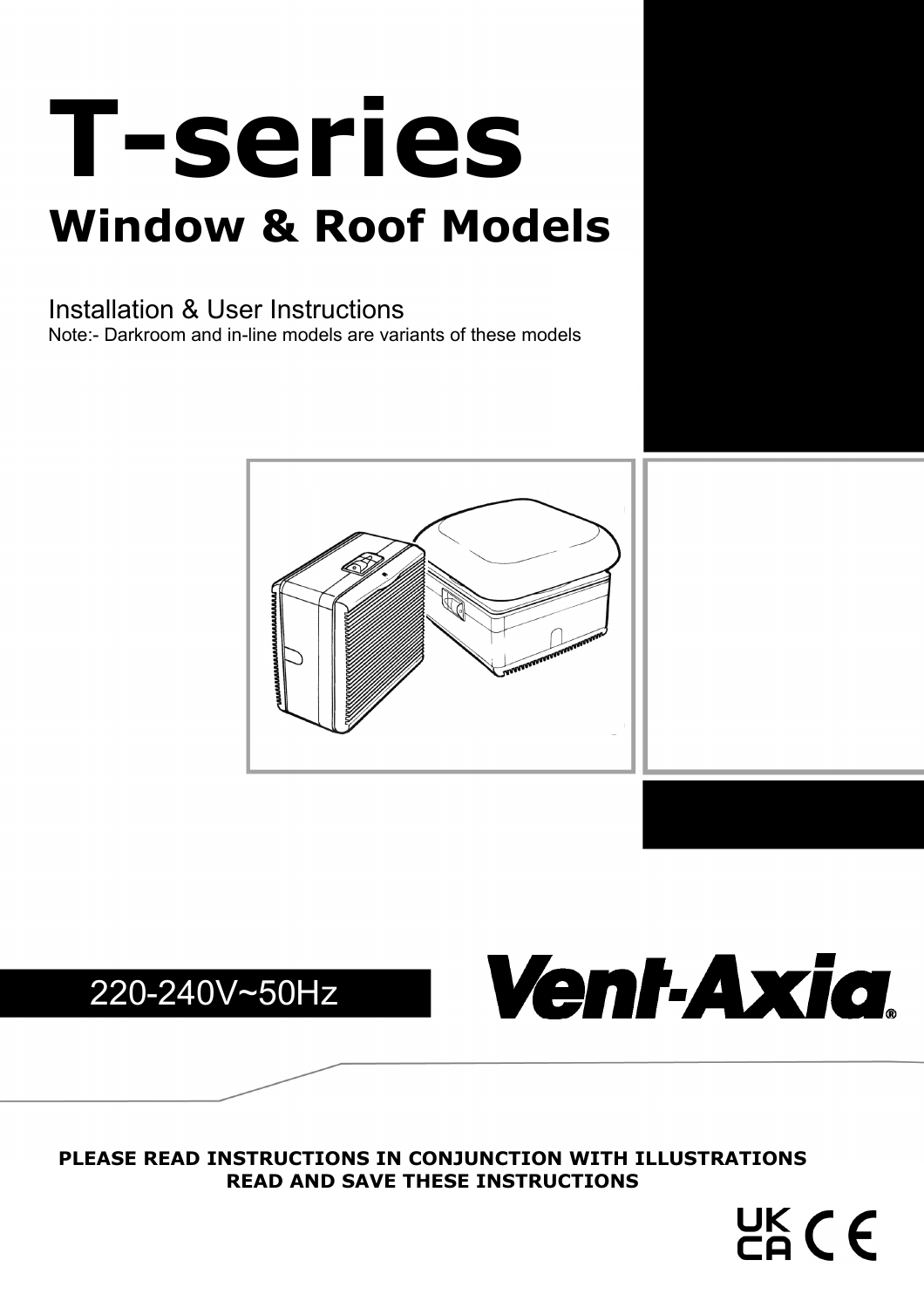### **READ INSTRUCTIONS IN CONJUNCTION E5**Ease back the motor support safety catch, located to **WITH THE ILLUSTRATIONS**

### *IMPORTANT*

*1.THE FAN MUST BE SITED AND CONNECTED IN ACCORDANCE WITH CURRENT IEE REGULATIONS (UK) OR THE APPROPRIATE STANDARDS IN YOUR COUNTRY.* 

*2.THIS APPLIANCE IS NOT SUITABLE FOR INSTALLATION IN A SHOWER CUBICLE OR ENCLOSURE AND MUST BE SITED AWAY FROM ANY SOURCE OF WATER SPRAY, AND MUST BE OUT OF REACH OF A PERSON USING A FIXED BATH OR SHOWER.* 

*3.SITE AWAY FROM DIRECT SOURCES OF HEAT IN EXCESS OF 50ºC.* 

*4. WHEN THE FAN IS USED TO REMOVE AIR FROM A ROOM CONTAINING A FUEL-BURNING APPLIANCE, PRECAUTIONS MUST BE TAKEN TO AVOID BACK-FLOW OF GASES INTO THE ROOM FROM THE OPEN FLUE OF GAS OR OTHER APPLIANCE. ENSURE THAT THE AIR REPLACEMENT IS ADEQUATE FOR BOTH THE FAN AND THE FUEL-BURNING APPLIANCE. 5.WIRING SHOULD BE VIA A SWITCHED SPUR WITH A 3 AMP FUSE (UK ONLY).* 

*6.DOUBLE POLE SWITCH OR PLUG AND SOCKET SHOULD BE LOCATED OUTSIDE THE ROOM CONTAINING A FIXED BATH OR SHOWER.* 

*7.THIS APPLIANCE MUST BE EARTHED.* 

*8.READ THESE INSTRUCTIONS FULLY BEFORE COMMENCING INSTALLATION.* 

*9.IF A T-SERIES CONTROLLER IS TO BE USED, IT IS ESSENTIAL TO WIRE WITH 5-CORE CABLE.* 

*10.THE APPLIANCE IS NOT INTENDED FOR USE BY PERSONS (INCLUDING CHILDREN) WITH REDUCED PHYSICAL, SENSORY OR MENTAL CAPABILITIES, OR LACK OF EXPERIENCE AND KNOWLEDGE, UNLESS THEY HAVE BEEN GIVEN SUPERVISION OR INSTRUCTION CONCERNING USE OF THE APPLIANCE BY A PERSON RESPONSIBLE FOR THEIR SAFETY.* 

*11.YOUNG CHILDREN SHOULD BE SUPERVISED TO ENSURE THAT THEY DO NOT PLAY WITH THE APPLIANCE.* 

*12. THE FAN IS INTENDED FOR MOUNTING IN AN OUTSIDE WALL / ROOF.* 

*(Note:- Darkroom and in-line models are variants of these models)* 

### **VOLTAGE**

**A.**Check rating label to ensure that the motor is the correct voltage (see **A**)

### **WHERE TO FIT**

**B**A short circuit of the air flow should always be avoided by siting the fan as far away as possible from and opposite to the main source of air replacement.

### **FAN DIMENSIONS**

Before commencing work, study the tables shown in figures **C1/C2**, to ensure fan will fit in position proposed.

NB: Allow a minimum of 54mm above fan casing for withdrawal of connector socket.

### **THICKNESS OF GLASS**

Fans can be fitted in most types of glass and fixing thickness up to 32mm, with the screws provided. When fixing thickness exceeds 32mm, the unit should be secured with Extended Fixing Rods. If the unit is to be installed in a location exposed to severe wind turbulence or in non-vertical panes, thicker glass will be required – consult your nearest Vent-Axia Sales, Service and Distribution Centre.

**D**For minimum thickness of glass, for normal conditions, see fig. D.

### **PREPARATION FOR INSTALLATION Dismantling**

**E1**Place fan unit, impeller downwards, on a flat surface. Unscrew grille securing screw located at the top of the grille.

**E2**Remove grille. Partially unscrew the two safety catch screws on the face of the housing

**E3**Depress the side catches.

**E4**Lift off the housing.

the left of the connector socket opening. Rotate motor support assembly anti-clockwise, until the bayonet catches disengage.

**E6**Withdraw motor support assembly and place with the impeller downwards.

### **FITTING AND WIRING**

Measure glass thickness and determine length of fixing screw required. For glass 2-18mm, break off ends of screws supplied; 16-32mm, use screw as supplied.

**F1**From inside: Place the spigot centrally through the fixing hole and with the connector hole upwards. Ensure rubber seal is correctly located over lugs and around the spigot.

**F2i**From outside: Place the exterior grille assembly over the projecting spigot. Ensure that the grille louvers are slanting *downwards.* 

**F2ii**From outside: Place the exterior cowl over the projecting spigot. When fitting, the cowl assembly should be bedded in a suitable sealing compound.

**F3i/F3ii**Insert screws through the holes around the spigot. With the fingers, tighten the screws progressively and in turn to give an even pressure round the hole.

**F4a/F4b** Locate and replace the motor support assembly and turn clockwise until the safety catch is fully engaged.

**F5**If the unit is to be wired through a T-Series Single Unit Controller, **the speed control pack must be removed from the unit and plugged into the T-Series Controller**. (See Controller Fitting and Wiring Instructions). If the unit is to be wired through an on/off switch, it can be preset at one of three speeds. It is factory set for high speed (Position III). If the medium speed is required, remove speed control pack and insert it in Position II. If low speed is required insert in Position I.

**F6**Replace housing with connector slot uppermost.

**F7**With the two side catches fully engaged, tighten the catch safety screws.

**F8**Replace interior grille with louvers slanting upwards. Engage the bottom edge first then push the top home. Tighten the securing screw at the top of the grille.

### *WARNING THIS APPLIANCE MUST BE EARTHED.*

### **WIRING THE CONNECTOR SOCKET**

**F9**Remove the top cover from the connector socket by undoing the 2 retaining screws.

through the clamp. (It may be necessary when using some 3-core cables to reverse the cable clamp to ensure that the cable is securely retained. For ease of wiring, the terminal block may be removed from the connector housing.

### **Note:**

If the unit is to be wired through a T-Series single unit controller, strip wires of the 5-core cable, see controller wiring instructions for connections and continue from F14. Check if wiring through an on/off switch for single speed extract or intake use, strip wires then connect to a suitable 3 pin plug or, if permanently wired, a double pole isolator switch having a contact separation of not less than 3mm must be provided. **For extract operation** 

**F12**Connect **Live** (brown) to terminal **L3, Neutral** (blue) to terminal **N** and **Earth** (green/yellow) to terminal **E/G** in the connector socket. Link terminal **L3** to **L1.**

### **For intake operation**

**F13**Connect **Live** (brown) to terminal **L3, Neutral** (blue) to terminal **N** and **Earth** (green/yellow) to terminal **E/G** in the connector socket. Link terminal **L3** to **L2**.

**F14** Tighten cable clamp screws evenly, ensuring a secure grip on the outer sheath of the cable.

**F15**Slide the top cover back on and secure with the 2 retaining screws.

**F16**Fit connector socket and push down on the lever to lock it in position.

### **FOR THE USER**

### **CLEANING**

Apart from removing odours, your Vent-Axia fan also extracts airborne impurities such as dirt, dust and grease. These gradually build up and detract from the efficiency and appearance of your fan. The Vent-Axia T-Series fans are designed for easy cleaning and maintenance. Therefore, to ensure peak performance of your fan it should be regularly cleaned.

### *IMPORTANT; SWITCH OFF AND ISOLATE UNIT FROM MAINS SUPPLY.*

### **Dismantling**

Disconnect mains supply.

**G1**Remove connector socket by lifting up the lever gently with a finger.

**G2**Unscrew the grille securing screw and remove grille. **G3**Partially unscrew the two safety catch screws on the

face of the housing until the side catches can be depressed.

**G4**Withdraw the housing assembly.

**G5**Ease back motor support safety catch to the left of the connector socket opening.

**G6**Rotate motor support assembly anti-clockwise and withdraw it.

**G7**Remove impeller with a sharp pull.

**G8***Window model only –* to remove grille from outside, unscrew grille securing screw.

### **Cleaning**

**G9**Wipe motor and housing assembly with a damp cloth.

### *IMPORTANT keep electrical components away from water.*

**G10**Wash all non-electrical parts in warm water and detergent. Wipe inside of roof cowl assembly with a damp cloth.

### **Re-assembly**

**G11**Align marks on impeller with locating pins on motor shaft. With a sharp push, replace impeller back onto motor shaft. Ensure that the impeller snaps into position.

**G12***Window model only -* replace outside grille (with louvers pointing downwards). Engage top edge first then push the bottom home. Tighten grille securing screw.

**G13From the inside** replace motor support assembly and turn it clockwise until the safety catch is fully engaged.

### **G14**Replace housing.

**G15**Ensure that the two side catches are fully engaged. Tighten the catch safety screws.

**G16**Replace the interior grille (with the louvers pointing upwards). Engage bottom edge first then push the top home. Tighten grille securing screw.

**G17**Replace connector socket and push down on the lever to lock it in position. Restore the mains supply and check fan function.

The motor in this Vent-Axia product is fitted with sealed-for-life bearings and therefore does not require lubrication.

*DO NOT INSTALL A BLUE SPEED CONTROL PACK INTO A YELLOW OR GREY SOCKET OR VICE VERSA.* 

*IF USING A T-SERIES CONTROLLER, THE BLUE SPEED CONTROL PACK MUST BE REMOVED FROM THE UNIT AND INSTALLED INTO THE CONTROLLER.* 

### **Available Controllers**

For single fans up to 120 Watts: **W36 11 19**(TSC Controller) For multiple fan applications up to 400 watts:

 **W36 23 20**(Ecotronic 400)

*WARNING* 

*WARNING* 

### **F10**Lift up lever and slide out top cover. **F11**Loosen cable clamp screws and pass the cable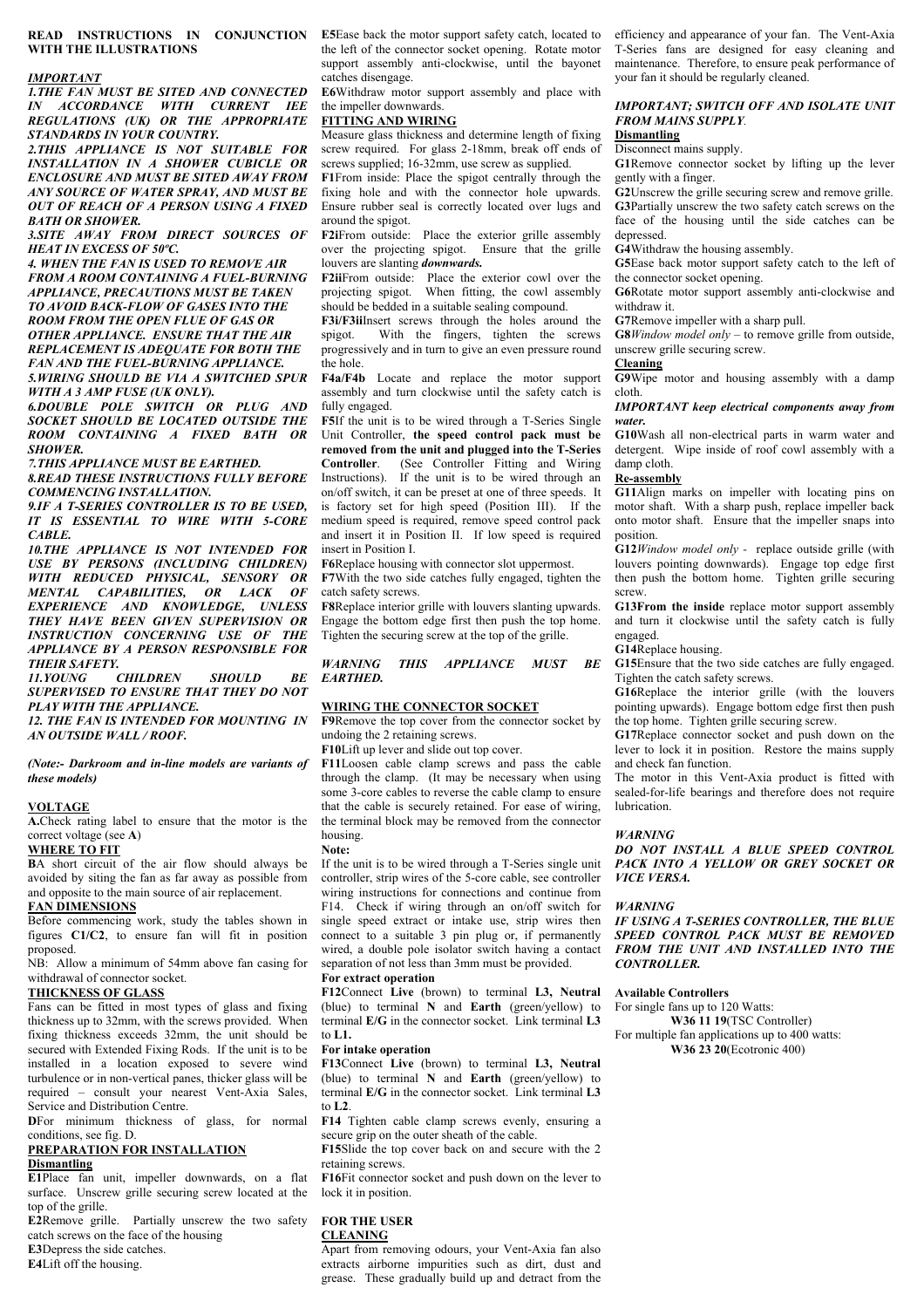### **LISEZ LES INSTRUCTIONS EN CONJONCTION AVEC LES ILLUSTRATIONS**

### *IMPORTANT*

*1.LE VENTILATEUR DOIT ETRE PLACE ET CONNECTE EN CONFORMITE AVEC LES REGLEMENTS IEE ACTUELS (ROYAUME-UNI) OU AVEC LES NORMES APPROPRIEES DE VOTRE PAYS.* 

*2.CET APPAREIL NE DOIT PAS ETRE INSTALLE DANS UNE CABINE OU UNE ALCOVE DE DOUCHE. IL DOIT ETRE INSTALLE A L'ECART DES SOURCES DE PULVERISATION D'EAU ET HORS DE PORTEE DES PERSONNES UTILISANT UNE BAIGNOIRE OU UNE DOUCHE FIXE. 3.CET APPAREIL DOIT ETRE INSTALLE A L'ECART DES SOURCES DIRECTES DE CHALEUR SUPERIEURES A 50ºC.* 

*4.LORSQUE LE VENTILATEUR EST INSTALLE DANS UNE PIECE CONTENANT UN APPAREIL A FOYER, L'INSTALLATEUR DOIT S'ASSURER QUE LE CHANGEMENT D'AIR SUFFIT AUX DEUX APPAREILS. SI LE VENTILATEUR PEUT ETRE UTILISE POUR ADMETTRE DE L'AIR DANS LA PIECE, L'INSTALLATEUR DOIT S'ASSURER QUE L'ENTREE DU VENTILATEUR EST SITUEE A 600 MM AU MOINS D'UNE BUSE D'EVACUATION.* 

*5.LE CABLAGE DOIT ETRE EFFECTUE PAR UN PIQUAGE COMMUTE AVEC UN FUSIBLE DE 3 A (POUR LE ROYAUME-UNI UNIQUEMENT)* 

*6.UN INTERRUPTEUR BIPOLAIRE OU UNE PRISE MALE ET FEMELLE DOIT ETRE INSTALLE A L'EXTERIEUR DES PIECES CONTENANT UNE BAIGNOIRE FIXE OU UNE DOUCHE.* 

*7.CET APPAREIL DOIT ETRE MIS A LA TERRE.* 

8.Lisez attentivement ces instructions avant de commencer l'installation.

*9.SI UN CONTROLEUR SERIE T DOIT ETRE UTILISE, UN CABLAGE A CINQ CONDUCTEURS EST OBLIGATOIRE.* 

*10.L'APPAREIL N'EST PAS PREVU POUR ETRE UTILISE SANS SURVEILLANCE PAR DE JEUNES ENFANTS OU DES PERSONNES INVALIDES.* 

*11.LES JEUNES ENFANTS DOIVENT ETRE SURVEILLES POUR VERIFIER QU'ILS NE JOUENT PAS AVEC L'APPAREIL.* 

*(Note : les modèles pour chambres noires et les modèles encastrés dans des canalisations sont des variations de ces modèles)* 

### **TENSION**

**A**.Vérifier la plaque signalétique pour s'assurer que le moteur a la tension correcte (voir **A**).

### **OU INSTALLER L'APPAREIL**

**B**.Toujours éviter de court-circuiter l'appel d'air : placer le ventilateur aussi loin que possible et en face de la principale source de remplacement d'air.

### **DIMENSIONS DU VENTILATEUR**

Avant de commencer le travail, étudier les tableaux des Figures **C1/C2** pour vérifier que le ventilateur est adapté à la position proposée.

N.B. : Laisser un minimum de 54 mm au-dessus du boîtier du ventilateur pour pouvoir retirer le socle du connecteur. **EPAISSEUR DU VERRE** 

Il est possible d'installer les ventilateurs dans la majorité de types et d'épaisseurs de verre, jusqu'à 32 mm, avec les vis fournies. Lorsque l'épaisseur de fixation dépasse 32 mm, l'unité doit être fixée avec des tiges d'assemblage longues. Si l'unité doit être installée dans un lieu exposé à une forte turbulence du vent ou sur une surface non verticale, un verre plus épais sera nécessaire. Consulter le centre Vent-Axia de ventes, de service

et de distribution le plus proche. **D.**Dans des conditions de pose normales, consulter la Fig.D concernant l'épaisseur minimum du verre.

### **PREPARATION POUR L'INSTALLATION Démontage**

**E1.**Placer l'unité du ventilateur, roue vers le bas, sur une surface plate. Dévisser la vis située sur le dessus de la grille et retenant celle-ci.

**E2.**Enlever la grille. Dévisser partiellement les deux vis des cliquets de sécurité sur la façade du boîtier.

**E3.**Appuyer sur les blocages latéraux.

**E4.**Soulevez le boîtier.

**E5.**Dégager le cliquet de sécurité de support de moteur

situé à gauche de l'ouverture du socle du connecteur. Tourner le bloc de support du moteur dans le sens inverse

des aiguilles d'une montre jusqu'à ce que l'emboîtement à

baïonnette se dégage.

**E6.**Retirer le bloc de support du moteur et le poser, roue vers le bas.

### **POSE ET CABLAGE**

Mesurer l'épaisseur du verre et établir la longueur de vis de fixation requise. Pour le verre de 2 à 18 mm d'épaisseur, casser le bout des vis fournies. Pour le verre de 16 à 32 mm d'épaisseur, utiliser les vis fournies.

**F1**.De l'intérieur : Placer l'assise au centre à travers le trou de fixation, orifice du connecteur vers le haut. Vérifier que le joint en caoutchouc est bien posé autour de l'assise et recouvre les oreilles.

**F2i**.De l'extérieur : Placer l'ensemble extérieur de grille pardessus l'assise qui fait saillie. Vérifier que les lattes d'aération sont orientées *vers le bas***.**

**F2ii.**De l'extérieur : Placer le capot extérieur par-dessus l'assise en saillie. Asseoir l'ensemble du capot avec un matériau d'étanchéité approprié lors de l'installation.

**F3i/F3ii**.Pousser les vis dans les trous autour de l'assise. Serrer progressivement les vis aux doigts une par une pour créer une pression uniforme autour de l'orifice.

**F4a/F4b**.Remettre le bloc de support du moteur à sa place et tourner dans le sens des aiguilles d'une montre jusqu'à ce que le cliquet de sécurité soit bien enclenché.

**F5**.Si l'unité doit être câblée à travers un contrôleur d'unité unique Série T, **enlever le bloc de commande de vitesse de l'unité et le brancher dans le contrôleur Série T.** (Consulter les instructions de câblage et d'installation du contrôleur). Si l'unité doit être câblée par l'intermédiaire d'un interrupteur marche/arrêt, il est possible de la régler sur une vitesse spécifique (3 vitesses possibles). Elle est réglée en usine sur vitesse rapide (position III). Si la vitesse moyenne est requise, retirer le bloc de commande de vitesse et l'introduire dans la position II. Si la vitesse lente est requise, l'introduire dans la position I.

**F6**.Remettre le boîtier en place, emplacement du connecteur tout en haut.

**F7**.Lorsque les deux blocages latéraux sont bien enclenchés, serrer leurs vis de sécurité.

**F8.**Remettre la grille intérieure en place, lattes d'aération orientées vers le haut. Engager d'abord le bord du bas puis pousser sur le haut jusqu'à ce qu'il soit en place. Visser la vis de sécurité en haut de la grille.

### *AVERTISSEMENT : CET APPAREIL DOIT ÊTRE RACCORDE À LA TERRE.*

### **CABLAGE DU SOCLE DU CONNECTEUR**

**F9**.Enlever le couvercle du dessus du socle du connecteur en dévissant les deux vis de retenue.

**F10**.Soulever le levier et faire glisser le couvercle du dessus. **F11**.Desserrer les vis du pince-câble et passer le câble à travers

le pince-câble. (avec certains câbles à trois conducteurs il faut inverser le pince-câble pour fixer solidement le câble.) **Note :** 

Si l'unité doit être câblée par l'intermédiaire d'un contrôleur d'unité unique Série T, dénuder les fils du câble à 5 conducteurs. Consulter les instructions de câblage concernant les connexions et continuer à partir de F14. Vérifier, en câblant par l'intermédiaire d'un interrupteur marche/arrêt, s'il s'agit d'un usage en admission ou en extraction à une vitesse. Dénuder les conducteurs puis connecter à une prise à 3 plots appropriée. En cas de câblage permanent, prévoir un sectionneur bipolaire à séparation de contact de 3 mm au minimum.

### **Pour faire fonctionner en extraction**

**F12**.Connecter le fil **sous tension** (marron) à la borne **L3** ; connecter le fil **neutre** (bleu) à la borne **N** ; connecter la **terre** (jaune/vert) à la borne **E/G**, au socle du connecteur. Relier la borne **L3** à **L1**.

### **Pour faire fonction en admission**

**F13**.Connecter le fil **sous tension** (marron) à la borne **L3** ; connecter le fil **neutre** (bleu) à la borne **N** ; connecter la **terre** (jaune/vert) à la borne **E/G**, au socle du connecteur. Relier la borne **L3** à **L2**.

**F14**.Cliquer le bloc de connexion dans la base du socle de connecteur. Visser uniformément les vis du pince-câble en serrant solidement la gaine externe du câble.

**F15.**Re glisser le couvercle du dessus en position et le fixer avec les 2 vis restantes.

**F16**.Installer le socle de connecteur et appuyer sur le levier vers le bas pour le bloquer.

### **POUR L'UTILISATEUR NETTOYAGE**

Votre ventilateur Vent-Axia éliminera les odeurs et évacuera aussi les impuretés présentes dans l'air comme les saletés, la poussière et la graisse. Ces particules s'accumulent graduellement, réduisent l'efficacité de votre ventilateur et l'enlaidissent. Les ventilateurs Vent-Axia Série T sont étudiés

pour permettre un nettoyage et un entretien faciles. Votre ventilateur doit être régulièrement nettoyé pour donner la meilleure performance possible.

### *IMPORTANT : ETEINDRE ET ISOLER L'UNITE DE L'ALIMENTATION ELECTRIQUE DU SECTEUR.*

### **Démontage**

Déconnecter l'alimentation électrique du secteur.

**G1**.Enlever le socle du connecteur en soulevant le levier avec précaution avec un doigt.

**G2**.Dévisser la vis retenant la grille et enlever celle-ci.

**G3**.Dévisser partiellement les deux vis des cliquets de sécurité situés sur la façade du boîtier jusqu'à ce qu'il soit possible d'appuyer sur les blocages latéraux. **G4**.Retirer le boîtier.

**G5.**Dégager le cliquet de sécurité du support de moteur situé à gauche de l'ouverture du socle de connecteur.

**G6.**Faire tourner le bloc de support de moteur dans le sens inverse des aiguilles d'une montre et le retirer.

**G7**.Dégager la roue en tirant d'un coup.

**G8.***Modèle pour fenêtres seulement* - pour enlever la grille à partir de l'extérieur, dévisser la vis retenant la grille.

**Nettoyage G9**.Essuyer l'ensemble moteur et boîtier avec un chiffon humide.

### *IMPORTANT : ne pas approcher les composants électriques de l'eau.*

**G10**.Laver toutes les pièces non-électriques dans de l'eau chaude et du détergent. Essuyer l'intérieur du capot du toit avec un chiffon humide.

### **Ré assemblage**

**G11**.Aligner les marques de la roue avec les goujons d'assemblage de l'arbre du moteur. Remettre la roue sur l'arbre du moteur en la poussant d'un coup. Vérifier que la roue est bien enclenchée.

**G12**.*Modèle pour fenêtres seulement* - Remettre la grille extérieure en place (lattes d'aération orientées vers le bas). Engager d'abord le bord du haut puis pousser sur le bas jusqu'à ce qu'il soit en place. Serrer la vis qui fixe la grille.

**G13.A partir de l'intérieur,** remettre le bloc de support du moteur en place et le faire tourner dans

**G15.**Vérifier que les deux blocages latéraux sont bien enclenchés. Serrer les vis de sécurité. le sens des aiguilles d'une montre jusqu'à ce que le cliquet de sécurité soit bien enclenché. **G14**.Remettre le boîtier en place.

**G16.**Remettre la grille intérieure en place (lattes d'aération orientées vers le haut). Engager le bord du bas en premier puis pousser sur le haut jusqu'à ce qu'il soit en place. Serrer la vis qui fixe la grille.

**G17.**Remettre le socle du connecteur en place et appuyer sur le levier vers le bas pour le bloquer en position. Rétablir l'alimentation de secteur et vérifier que le ventilateur fonctionne.

Le moteur de ce produit Vent-Axia est équipé de paliers scellés à vie qui ne demandent aucune lubrification.

### **Contrôleurs disponibles**

Pour les ventilateurs uniques jusqu'à 120 Watts :

### **W36 11 19** (TSC Controller)

Pour les applications à plusieurs ventilateurs jusqu'à 400 Watts :

 **W36 23 20** (Ecotronic 400)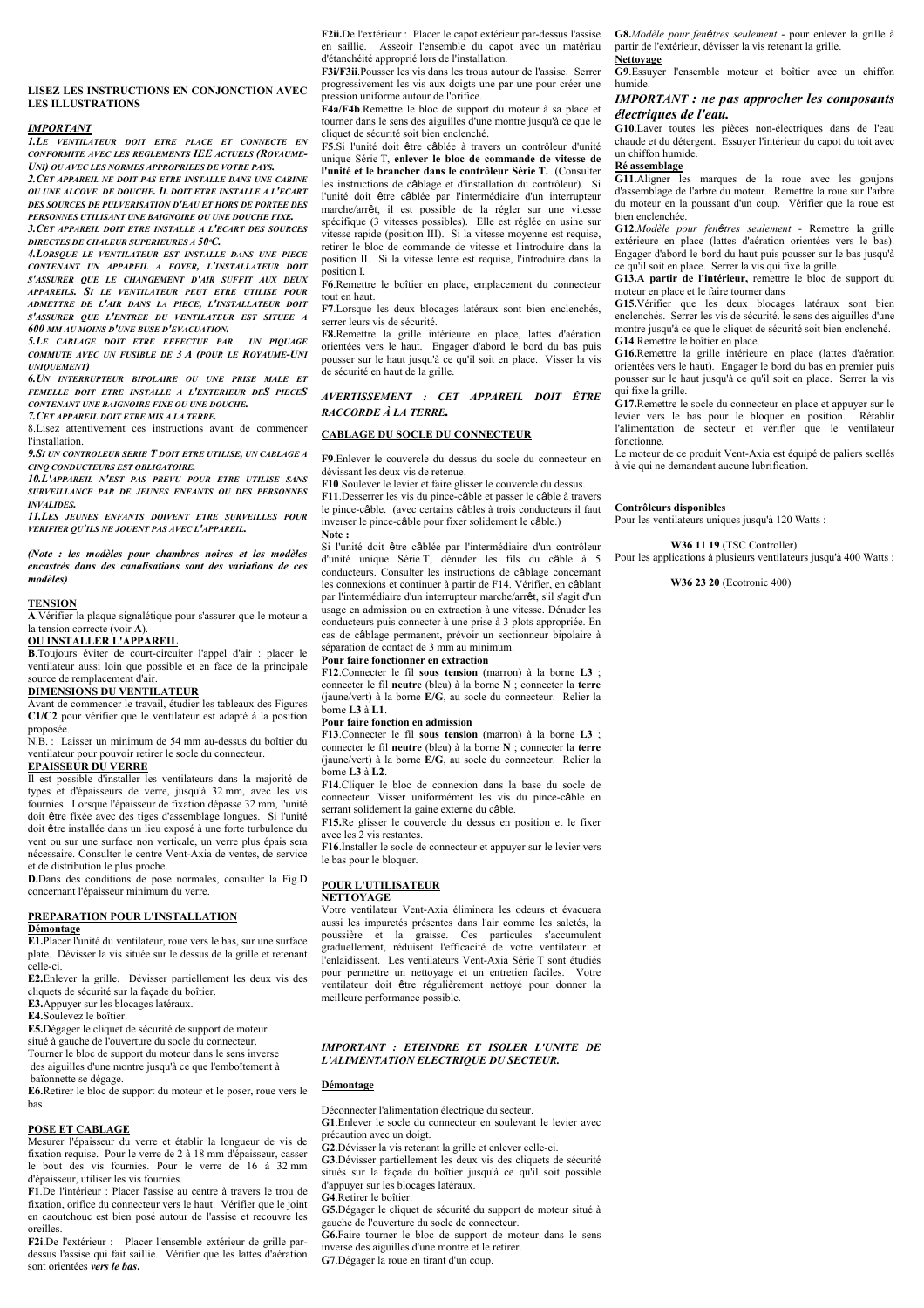**DIE VORLIEGENDE ANLEITUNG IST MIT BEZUG AUF DIE ABBILDUNGEN ZU LESEN**

### *WICHTIG*

*1.DER LÜFTER MUSS GEMÄSS DEN IN IHREM LAND GELTENDEN EINSCHLÄGIGEN VORSCHRIFTEN UND BESTIMMUNGEN POSITIONIERT UND ANGESCHLOSSEN WERDEN.* 

*2.DIESES GERÄT DARF NUR IM SCHUTZBEREICH 3 EINGEBAUT WERDEN, D.H. ES EIGNET SICH NICHT ZUM EINBAU IN EINER DUSCHE ODER DUSCHKABINE, DARF NICHT IN DER NÄHE EINER SPRITZWASSERQUELLE POSITIONIERT WERDEN UND DARF VON EINER BADEWANNE ODER EINER DUSCHE AUS NICHT ERREICHBAR SEIN.* 

*3.DAS GERÄT DARF NICHT IN DER NÄHE VON DIREKTEN WÄRMEQUELLEN MIT EINER TEMPERATUR ÜBER 50ºC EINGEBAUT WERDEN.* 

*4.WENN DER VORGESEHENE EINBAUORT FÜR DEN LÜFTER EIN RAUM IST, IN DEM SICH EIN BRENNSTOFF VERBRENNENDES GERÄT BEFINDET, MUSS BEIM EINBAU DES LÜFTERS SICHERGESTELLT WERDEN, DASS DIE ABGEZOGENE LUFT WIEDER DURCH FÜR DEN LÜFTER UND AUCH FÜR DAS BRENNSTOFF VERBRENNENDE GERÄT AUSREICHENDE FRISCHLUFT ERSETZT WIRD. WENN DER LÜFTER ZUM ZUFÜHREN VON LUFT IN DEN RAUM (BELÜFTUNGSBETRIEB) BENUTZT WERDEN KANN, MUSS DER INSTALLATEUR SICHERSTELLEN, DASS DER LÜFTEREINLASS IM ABSTAND VON MINDESTENS* 600 mm *ABLUFTKANALAUSGÄNGEN ZU POSITIONIEREN IST. 5.DER LÜFTER MUSS ÜBER EINE GESCHALTETE ABZWEIGLEITUNG MIT EINER 3-A-SICHERUNG (NUR GB) AN DAS STROMNETZ ANGESCHLOSSEN WERDEN. 6.DER ZWEIPOLIGE SCHALTER BZW. DIE STECKVERBINDUNG MUSS SICH AUSSERHALB DES RAUMS BEFINDEN, IN DEM SICH DIE BADEWANNE ODER DUSCHE BEFINDET.* 

*7. DIESES GERÄT MUSS GEERDET WERDEN.* 

*8.LESEN SIE DIESE ANLEITUNG EINGEHEND DURCH, BEVOR SIE MIT DEM LÜFTEREINBAU BEGINNEN. 9.WENN EIN STEUERGERÄT DER SERIE T* 

*VERWENDET WERDEN SOLL, MUSS SEINE VERKABELUNG UNBEDINGT MIT EINEM FÜNFADRIGEM KABEL ERFOLGEN. 10.DER LÜFTER DARF VON KLEINEN KINDERN ODER* 

*SCHWACHEN PERSONEN NICHT UNBEAUFSICHTIGT BENUTZT WERDEN. 11.KINDER MÜSSEN BEAUFSICHTIGT WERDEN,* 

*DAMIT SIE NICHT MIT DEM GERÄT SPIELEN.* 

*(Hinweis: Dunkelkammer- und Inline-Modelle sind Varianten dieser Modelle)* 

### **SPANNUNG**

**A.**.Prüfen Sie das Typenschild, um sicherzustellen, dass der Motor die richtige Spannung hat (siehe **A**).

### **EINBAUORT**

**B.**.Ein "Kurzschluss" der Luftströmung muss immer vermieden werden. Zu diesem Zweck ist der Lüfter in größtmöglicher Entfernung der hauptsächlichen Frischluftquelle und ihr gegenüber liegend zu positionieren.

### **LÜFTERABMESSUNGEN**

Vergewissern Sie sich vor Beginn des Lüftereinbaus anhand der Tabellen in Abb. **C1/C2**, dass der Lüfter auch in die vorgesehene Einbauposition passt.

Anm.: Über dem Lüftergehäuse ist ein Mindestfreiraum von 54 mm zum Abziehen der Anschlussbuchse einzuhalten.

### **GLASSCHEIBENDICKE**

Lüfter können mit den mitgelieferten Schrauben in die meisten Glasscheiben und eine Montagedicke bis zu 32 mm eingebaut werden. Ist die Montagedicke größer als 32 mm, befestigen Sie den Lüfter mit verlängerten Befestigungsbolzen. Wenn der Lüfter an einer Stelle, die starken Windwirbelströmungen ausgesetzt ist, oder in nichtvertikalen Glasscheiben eingebaut werden soll, ist eine dickere Verglasung erforderlich – wenden Sie sich in diesem Fall an Ihr Vent-Axia Absatz-, Service- und Vertriebszentrum.

**D.**Die Mindestdicke der Glasscheibe für normale Bedingungen entnehmen Sie Abb. D.

### **INSTALLATIONSVORBEREITUNGEN Zerlegen**

**E1.**Legen Sie die Lüftereinheit mit dem Laufrad nach unten auf eine ebene Fläche. Lösen Sie die Gitterbefestigungsschraube am oberen Gitterrand.

**E2**.Nehmen Sie das Gitter ab. Lockern Sie die zwei Sperrklinkenschrauben an der Stirnseite des Gehäuses.

**E3**.Drücken Sie auf die seitlichen Sperrklinken. **E4**.Ziehen Sie das Gehäuse ab.

**E5.**Ziehen Sie die Motorträgersperrklinke – sie befindet sich links von der Anschlussbuchsenöffnung – zurück. Drehen Sie den Motorträger entgegen dem Uhrzeigersinn, bis der Bajonettverschluss ausrastet.

**E6.**Ziehen Sie den Motorträger komplett ab und legen Sie ihn mit dem Laufrad nach unten ab.

**EINBAU UND ANSCHLUSS** Messen Sie die Dicke der Verglasung und bestimmen Sie die erforderliche Befestigungsschraubenlänge. Für eine Verglasung mit einer Dicke von 2 – 18 mm sind die Enden der mitgelieferten Schrauben abzubrechen. Für 16 – 32 mm dicke Verglasung werden die Schrauben wie geliefert verwendet.

**F1**.Von innen: Stecken Sie das Durchführungsteil mittig und mit dem Anschlussloch nach oben durch die Einbauöffnung. Stellen Sie sicher, dass die Gummidichtung richtig über den Ansätzen und um das Durchführungsteil liegt.

**F2i**.Von außen: Setzen Sie das Außengitterteil auf das aus der Einbauöffnung herausragende Durchführungsteil auf. Achten Sie darauf, dass die Gitterlamellen **nach unten** geneigt sind.

**F2ii.**Von außen: Stecken Sie die Außenkappe auf den aus der Einbauöffnung herausragenden Durchführungsteil. Bei der Anbringung ist die Kappe in eine geeignete Dichtungsmasse einzubetten.

**F3i/F3ii**.Stecken Sie die Schrauben in die Löcher am Rand des Durchführungsteils. Ziehen Sie die Schrauben abwechselnd nacheinander mit den Fingern an, um am Öffnungsrand einen gleichmäßigen Druck zu erzielen.

**F4a/F4b**.Setzen Sie den Motorträger wieder ein und drehen Sie ihn im Uhrzeigersinn, bis die Sperrklinke völlig eingerastet ist. **F5**.Wenn die Einheit durch ein Einzellüfter-Steuergerät der Serie T an das Netz angeschlossen werden soll, **muss das Drehzahlreglerteil von der Einheit abgenommen und in das Serie-T-Steuergerät gesteckt werden** (siehe Einbau- und Anschlussanleitung für das Steuergerät). Wenn die Einheit durch einen Ein-Aus-Schalter ans Netz angeschlossen werden soll, kann sie auf eine von drei Drehzahlstufen voreingestellt werden. Werksseitig ist sie auf hohe Drehzahl (Position III) eingestellt. Sollten Sie die mittlere Drehzahlstufe wünschen, ziehen Sie das Drehzahlreglerteil ab und stecken es in Position II. Wünschen Sie eine Einstellung auf die unterste Stufe, stecken Sie es in Position I.

**F6**.Bringen Sie das Gehäuse wieder an. Achten Sie dabei darauf, dass sich der Schlitz für den Anschluss oben befindet. **F7**.Wenn die beiden seitlichen Sperrklinken richtig eingerastet sind, ziehen Sie die Sperrklinkenschrauben fest.

**F8.**Bringen Sie das Innengitter mit nach oben geneigten Lamellen wieder an. Setzen Sie dabei zuerst seinen unteren Rand ein und drücken Sie es dann oben fest. Ziehen Sie die Befestigungsschraube am oberen Rand des Gitters fest.

### *ACHTUNG! DIESES GERÄT MUSS GEERDET WERDEN.*

### **VERKABELUNG DER ANSCHLUSSBUCHSE**

**F9**.Lösen Sie die 2 Halteschrauben des oberen Deckels der Anschlussbuchse und nehmen Sie den Deckel ab.

**F10**.Heben Sie den Hebel an und ziehen Sie den oberen Deckel ab.

**F11**.Lockern Sie die Kabelklemmenschrauben und stecken Sie das Kabel durch die Klemme (bei einigen dreiadrigen Kabeln muss die Kabelklemme eventuell umgekehrt werden, um zu gewährleisten, dass das Kabel sicher befestigt wird). **Hinweis:** 

Wenn die Einheit durch ein Einzellüfter-Steuergerät der Serie T angeschlossen werden soll, sind die Adern des fünfadrigen Kabels abzuisolieren. Für die Anschlüsse beziehen Sie sich auf die Anschlussanleitung des Steuergeräts. Anschließend fahren Sie mit F14 fort. Prüfen Sie, ob Sie den Lüfter über einen Ein-Aus-Schalter für einstufigen Ent- oder Belüftungsbetrieb anschließen, isolieren Sie die Adern ab und schließen Sie sie dann an einen geeigneten dreipoligen Stecker an. Bei permanenter Verkabelung muss ein zweipoliger Trennschalter mit einer Kontaktöffnung von mindestens 3 mm bereitgestellt werden.

### **Für Entlüftungsbetrieb (Abzug)**

**F12**.Schließen Sie den **stromführenden Leiter** (braun) (Phase) an Klemme **L3,** den **Nullleiter** (blau) an Klemme **N** und das **gelb/grüne Kabel** (Erdung) an Klemme **E/G** in der Anschlussbuchse an. Verbinden Sie Klemme **L3** mit Klemme **L1.**

### **Für Belüftungsbetrieb**

**F13**.Schließen Sie den **stromführenden Leiter** (braun) (Phase) an Klemme **L3,** den **Nulleiter** (blau) an Klemme **N** und das **gelb/grüne Kabel** (Erdung) an Klemme **E/G** in der Anschlussbuchse an. Verbinden Sie Klemme **L3** mit Klemme **L2**.

**F14**.Rasten Sie das Klemmenteil im Unterteil der Anschlussbuchse ein (hörbar). Ziehen Sie dann die Kabelklemmenschrauben gleichmäßig fest. Stellen Sie sicher, dass der äußere Kabelmantel fest eingeklemmt wird.

**F15.**Schieben Sie den oberen Deckel wieder auf und befestigen Sie ihn mit den zwei Halteschrauben.

**F16**.Bringen Sie die Anschlussbuchse an und drücken Sie den Hebel nach unten, um sie einzurasten.

### **FÜR DEN BENUTZER REINIGUNG**

Ihr Lüfter von Vent-Axia zieht nicht nur Gerüche ab, sondern auch Schmutz-, Staub- und Fettteilchen in der Luft. Diese sammeln sich mit der Zeit im Lüfter an und führen zu einer Beeinträchtigung der Leistung und des Erscheinungsbildes Ihres Lüfters. Die Vent-Axia Lüfter der Serie T sind für leichte Reinigung und Wartung ausgelegt. Um zu gewährleisten, dass Ihr Lüfter immer einwandfrei funktioniert, sollten Sie ihn daher regelmäßig reinigen.

### *WICHTIG: SCHALTEN SIE DAS GERÄT AUS UND TRENNEN SIE ES VOM STROMNETZ.* **Zerlegen**

Schalten Sie das Gerät vom Stromnetz ab.

**G1**.Heben Sie den Hebel der Anschlussbuchse mit einem Finger behutsam an und nehmen Sie dann die Anschlussbuchse ab.

**G2**.Lösen Sie die Gitterbefestigungsschraube und nehmen Sie das Gitter ab.

**G3**.Lockern Sie die zwei Sperrklinkenschrauben an der Stirnseite des Gehäuses, bis sich die seitlichen Sperrklinken drücken lassen.

**G4**.Ziehen Sie das Gehäuse komplett ab.

**G5.**Ziehen Sie die Motorträgersperrklinke – sie befindet sich links von der Anschlussbuchsenöffnung – zurück.

**G6.**Drehen Sie die Motorträgereinheit entgegen dem Uhrzeigersinn und ziehen Sie sie ab.

**G7**.Ziehen Sie das Laufrad mit einem kurzen heftigen Ruck von der Welle.

**G8.***Nur Fenstermodell –* schrauben Sie die Gitterbefestigungsschraube ab, um das Gitter von außen abnehmen zu können.

### **Reinigen**

**G9**.Wischen Sie die Motor- und Gehäuse-Baugruppe mit einem feuchten Tuch sauber.

### *WICHTIG: Elektrische Bauteile nicht mit Wasser in Berührung bringen.*

**G10**.Waschen Sie alle nichtelektrischen Teile mit warmem Wasser und Reinigungsmittel. Wischen Sie die Innenseite der Dachkappe mit einem feuchten Tuch sauber.

### **Zusammenbauen**

**G11**.Richten Sie die Markierungen am Laufrad auf die Passstifte an der Motorwelle aus. Stecken Sie das Laufrad mit einem kurzen heftigen Stoß wieder auf die Motorwelle. Vergewissern Sie sich, dass es auf der Welle einrastet.

**G12**.*Nur Fenstermodell -* bringen Sie das Außengitter (mit nach unten gerichteten Lamellen) wieder an. Setzen Sie das Gitter mit seinem oberen Rand zuerst ein und drücken Sie es dann unten fest. Ziehen Sie die Gitterbefestigungsschraube fest. **G13.Von innen:** Setzen Sie den Motorträger wieder ein und drehen Sie ihn im Uhrzeigersinn, bis die Sperrklinke völlig eingerastet ist.

**G14**.Bringen Sie das Gehäuse wieder an.

**G15.**Vergewissern Sie sich, dass die beiden seitlichen Sperrklinken richtig eingerastet sind. Ziehen Sie die Sperrklinkenschrauben fest.

**G16.**Bringen Sie das Innengitter (mit nach oben gerichteten Lamellen) wieder an. Setzen Sie dabei zuerst seinen unteren Rand ein und drücken Sie es dann oben fest. Ziehen Sie die Gitterbefestigungsschraube fest.

**G17.**Bringen Sie die Anschlussbuchse wieder an und drücken Sie den Hebel nach unten, um sie einzurasten. Stellen Sie den Netzanschluss wieder her und prüfen Sie den Lüfterbetrieb. Der Motor in diesem Produkt von Vent-Axia hat gekapselte Lager und braucht daher nicht geschmiert zu werden.

**Erhältliche Steuergeräte** 

Für Einzellüfter bis 120 Watt:

**W36 11 19** (TSC Controller) Für Mehrlüfteranwendungen bis 400 Watt: **W36 23 20** (Ecotronic 400)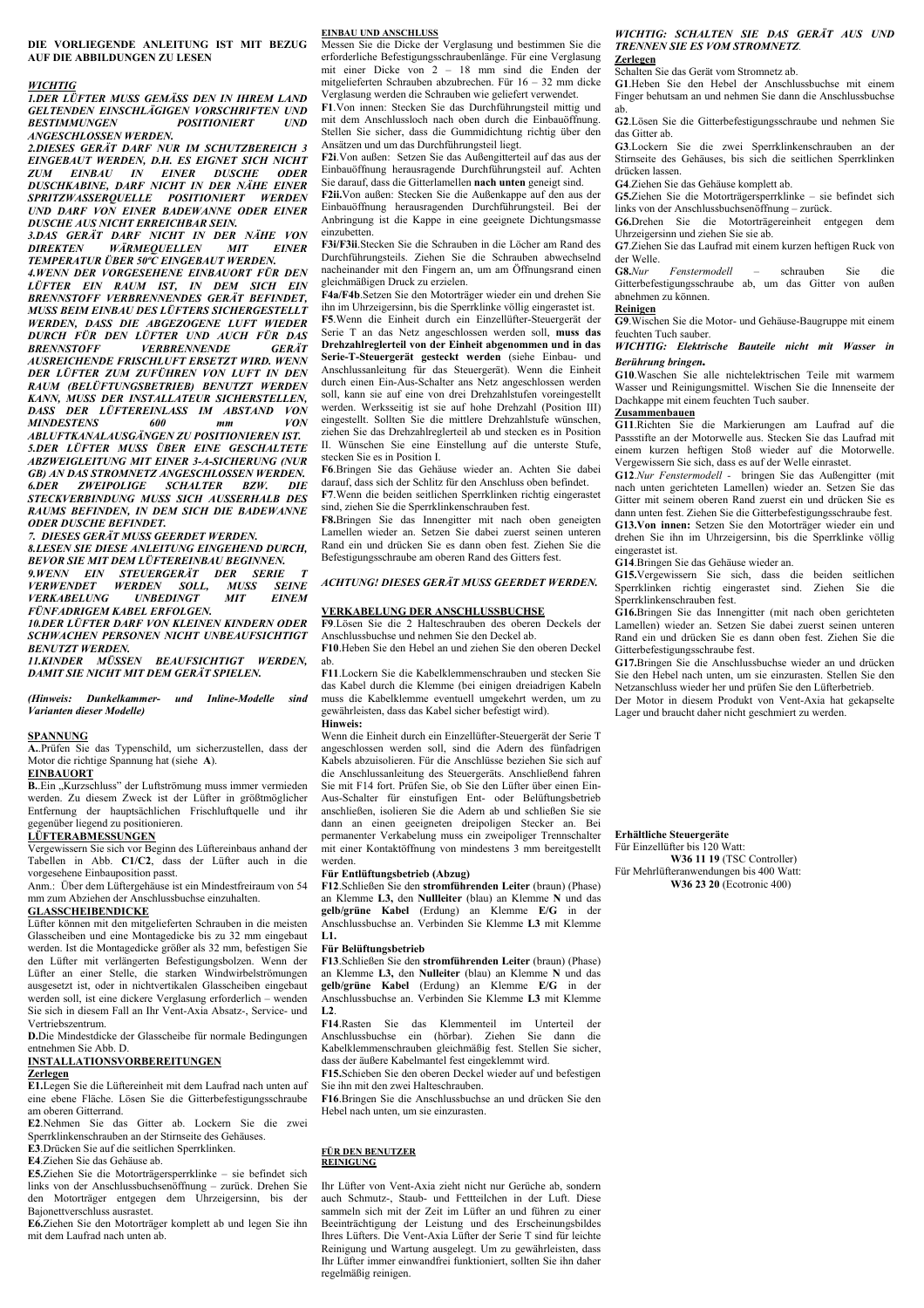### **LEES DE RICHTLIJNEN SAMEN MET DE ILLUSTRATIES**

### *BELANGRIJK*

*1.DE VENTILATOR MOET WORDEN GEPLAATST EN AANGESLOTEN OVEREENKOMSTIG DE HUIDIGE IEE-REGLEMENTERINGEN (VK) OF DE TOEPASSELIJKE NORMEN IN UW LAND.* 

*2.DIT TOESTEL IS NIET GESCHIKT VOOR INSTALLATIE IN EEN DOUCHECEL OF -OMHULLING. HET MOET WORDEN GEÏNSTALLEERD UIT DE BUURT VAN EEN WATERSPUITENDE BRON EN HET MOET BUITEN HET BEREIK BLIJVEN VAN IEMAND DIE GEBRUIK MAAKT VAN EEN VAST BAD OF EEN VASTE DOUCHE.* 

*3.PLAATS HET UIT DE BUURT VAN DIRECTE WARMTEBRONNEN VAN MEER DAN 50° C.* 

*4.WANNEER DE VENTILATOR WORDT GEÏNSTALLEERD IN EEN RUIMTE MET EEN TOESTEL VOOR BRANDSTOFVERBRANDING, MOET DE INSTALLATEUR ERVOOR ZORGEN DAT ER VOLDOENDE LUCHTTOEVOER IS VOOR ZOWEL DE VENTILATOR ALS VOOR HET TOESTEL OP BRANDSTOF. WANNEER DE VENTILATOR KAN WORDEN GEBRUIKT OM LUCHT AAN TE VOEREN NAAR DE KAMER, MOET DE INSTALLATEUR ERVOOR ZORGEN DAT DE ZUIGOPENING VAN DE VENTILATOR TENMINSTE 600mm VERWIJDERD IS VAN EENDER WELK ROOKAFVOERKANAAL.* 

*5.DE BEDRADING MOET GEBEUREN VIA EEN SCHAKELVERTANDING MET EEN ZEKERING VAN 3 AMP. (ENKEL VK).* 

*6.DE DUBBELPOLIGE SCHAKELAAR OF DE STEKKER EN HET STOPCONTACT MOETEN ZICH BUITEN DE KAMER MET EEN GEÏNSTALLEERD BAD OF DOUCHE BEVINDEN.* 

*7.DIT TOESTEL MOET GEAARD ZIJN.* 

*8.LEES DEZE RICHTLIJNEN VOLLEDIG DOOR VOORALEER DE INSTALLATIE TE BEGINNEN.* 

*9.WANNEER ER EEN CONTROLLER VAN DE T-REEKS MOET WORDEN GEBRUIKT, IS HET ESSENTIEEL TE BEDRADEN MET EEN KABEL MET 5 DRADEN.* 

*10.HET TOESTEL IS NIET BEDOELD VOOR GEBRUIK ZONDER SUPERVISIE DOOR JONGE KINDEREN OF*  **ZWAKKE PERSONEN** 

*11.ER MOET TOEZICHT ZIJN OP JONGE KINDEREN OM TE MAKEN DAT ZE NIET SPELEN MET HET TOESTEL.* 

*Opmerking:- Modellen voor donkere kamers of modellen in serie zijn varianten van deze modellen)* 

### **VOLTAGE**

**A.**Controleer het classificatie-etiket om zeker te zijn dat de motor het correcte voltage heeft (zie A)

### **WAAR INSTALLEREN**

**B.**Een korte kringloop van de lucht moet steeds worden vermeden door de ventilator zo ver mogelijk te plaatsen van, en

### tegenover de hoofluchttoevoerbron.

**DE AFMETINGEN VAN DE VENTILATOR**  Vooraleer met het werk te beginnen, kijkt u best de tabellen in de figuren **C1/C2.** na, om na te gaan of de ventilator wel past in de geplande plaats .

Voorzie minimum 54 mm ruimte boven de ventilatorkast voor het uittrekken van de aansluitingscontactdoos.

### **DIKTE VAN HET GLAS**

De ventilatoren kunnen met de meegeleverde schroeven worden aangebracht in de meeste glastypes met een bevestigingsdikte tot 32 mm. Wanneer de bevestigingsdikte groter is dan 32 mm, moet de eenheid worden vastgezet met verlengde bevestigingsstaven. Wanneer de eenheid moet worden geïnstalleerd in een ruimte die bloot staat aan sterke windturbulentie, of op niet verticale panelen, zal er dikker glas nodig zijn – raadpleeg uw dichtste Service- en Distributiecentrum van Vent-Axia Sales.

**D.**Voor de minimumdikte van het glas voor normale omstandigheden, zie fig. D.

### **VOORBEREIDING VOOR DE INSTALLATIE**

### **Demontage**

**E1.**Plaats de ventilatoreenheid met de rotor naar beneden op een vlak oppervlak. Schroef de bevestigingsschroef bovenaan het rooster los.

**E2**.Verwijder het rooster. Schroef gedeeltelijk de twee bevestigingsschroeven aan de voorkant van de behuizing los. **E3**.Druk de zijkantklemmen naar beneden.

**E4**.Til de behuizing er af.

**E5.**Maak de veiligheidsklem die zich links van de opening van de aansluitingscontactdoos bevindt, los van de motorsteun. Draai de motorsteunconstructie in tegenwijzerzin totdat de bajonetklemmen loskomen.

**E6.**Trek de motorsteunconstructie weg en leg ze neer met de rotor naar beneden.

### **INSTALLEREN EN BEDRADEN**

Meet de dikte van het glas en bepaal de lengte van de vereiste bevestigingsschroef. Voor glas van 2-18 mm, breek de uiteinden van de meegeleverde schroeven af; voor 16-32 mm, gebruik de schroef zoals die werd geleverd.

**F1**.Van binnenin: Plaats de spon centraal door het bevestigingsgat en met het connectorgat naar boven. Zorg ervoor dat de rubberen dichting correct op de uitsteeksels en rond de spon is geplaatst.

**F2i**.Van buitenaf: Plaats de buitenste roosterconstructie over de naar voor stekende spon. Zorg ervoor dat de roosterlatten *naar beneden* wijzen.

**F2ii.**Van buitenaf: Plaats de buitenkap over de naar voor stekende spon. Bij het inpassen moet de kapconstructie vastzitten in een gepaste afdichtmassa.

**F3i/F3ii**.Steek de schroeven doorheen de gaten rond de spon. Zet de schroeven progressief en achtereenvolgens met de vingers vast om een gelijke druk rond het gat te geven.

**F4a/F4b**.Bepaal een plaats, plaats de motorsteunconstructie terug en draai in wijzerzin totdat de veiligheidsklem volledig vast zit.

**F5**.Wanneer de eenheid moet bedraad worden via een enkele eenheidscontroller van de T-serie, **moet het snelheidscontrolepakket van de eenheid worden verwijderd en in de T-serie controller worden ingeplugd.** (Zie de richtlijnen voor het plaatsen en bedraden van de controller). Wanneer de eenheid moet worden bedraad via een aan/uitschakelaar, kan zij vooraf worden ingesteld op één van de drie snelheden. In de fabriek werd ze op de hoge snelheid (positie III) ingesteld. Wanneer de middelste snelheid nodig is, verwijder dan het snelheidscontrolepakket en steek het in positie II. Wanneer er een lage snelheid is vereist, steek het in positie I.

**F6**.Plaats de behuizing terug met de connectorgleuf hoogst. **F7**.Terwijl de twee zijklemmen volledig ingrijpen, zet u de

veiligheidsklemschroeven vast **F8.**Verplaats het binnenrooster met de latten naar boven hellend. Schuif de onderste rand eerst in en druk dan het

bovenste deel op zijn plaats. Zet de bevestigingsschroef bovenaan het rooster vast. *OPGELET: DIT TOESTEL MOET GEAARD ZIJN.* 

### **HET BEDRADEN VAN DE AANSLUITINGSCONTACTDOOS**

**F9**.Verwijder de bovenkap van de aansluitingscontactdoos door de 2 borgschroeven los te draaien.

**F10**.Breng de hendel naar boven en schuif de bovenkap er uit. **F11**.Maak de kabelklemschroeven los en steek de kabel doorheen de klem. Wanneer u driedraadskabels gebruikt, kan het nodig zijn de kabelklem om te draaien om zeker te zijn dat de kabel goed wordt vastgehouden.

### **Opmerking:**

Wanneer de eenheid moet bedraad worden via een enkele eenheidscontroller van de T-serie, strip dan de draden bloot van de 5-draadse kabel, raadpleeg de richtlijnen voor de bedrading van de controller voor de aansluitingen en ga verder vanaf F14. Controleer of er bedrading is via een aan/uitschakelaar voor een afzuig- of inlaatgebruik tegen één snelheid; strip de draden bloot en sluit aan op een aangepaste 3 pins stekker en wanneer permanent bedraad moet er een dubbelpolige isolatieschakelaar met een contactscheiding van niet minder dan 3 mm worden voorzien.

### **Voor afzuigwerking**

**F12**.Sluit de **Stroomdraad** (bruin) aan op aansluitingspunt **L3, de Nulleider** (blauw) op aansluitingspunt **N** en de **Aarding** (groen/geel) op aansluitingspunt **E/G** in de aansluitingscontactdoos. Verbind aansluitingspunt **L3** met **L1. Voor inlaatwerking** 

**F13**.Sluit de **Stroomdraad** (bruin) aan op aansluitingspunt **L3, de Nulleider** (blauw) op aansluitingspunt **N** en de **Aarding** (groen/geel) op aansluitingspunt **E/G** in de aansluitingscontactdoos. Verbind aansluitingspunt **L3** met **L2.** het aansluitingsblok in de basis van de aansluitingscontactdoos; zet vervolgens in gelijke mate de kabelklemschroeven vast waarbij u een vaste greep op de buitenste bekleding van de kabel verzekert.

**F15.**Schuif er terug de bovenkap op en zet vast met de twee borgschroeven.

**F16**.Breng de aansluitingscontactdoos op haar plaats en druk de hendel naar beneden om ze in deze positie vast te zetten.

### **VOOR DE GEBRUIKER**

### **SCHOONMAKEN**

Naast het verwijderen van geuren, zuigt uw Vent-Axia ventilator ook met de lucht meegevoerde onzuiverheden zoals vuil, stof en vet af. Deze stapelen zich geleidelijk op en doen afbreuk aan de efficiëntie en het uitzicht van uw ventilator. De ventilatoren van de T-Serie van Vent-Axia zijn zo ontworpen dat ze makkelijk kunnen worden schoongemaakt en onderhouden. Bijgevolg moet uw ventilator regelmatig worden schoongemaakt om er de topprestatie van te verzekeren.

### *BELANGRIJK; SCHAKEL DE EENHEID UIT EN ISOLEER HAAR VAN DE STROOMTOEVOER.* **Demontage**

### Koppel de stroomtoevoer af.

**G1**.Verwijder de aansluitingscontactdoos door de hendel met een vinger zachtjes op te heffen.

**G2**.Schroef de borgschroef van het rooster los en verwijder het rooster.

**G3**.Schroef gedeeltelijk de twee veiligheidsklemschroeven vooraan de behuizing los totdat de zijkantklemmen kunnen worden ingedrukt.

**G4**.Trek de behuizing weg.

**G5.**Draai de veiligheidsklem van de motorsteun naar links van de opening van de aansluitingscontactdoos.

**G6.**Draai de constructie van de motorsteun in tegenwijzerzin en trek haar weg.

**G7**.Verwijder de rotor met een stevige ruk

**G8.***Enkel venstermodel –* om het rooster van buitenaf te verwijderen, schroef de borgschroef van het rooster los.

**Schoonmaken** 

**G9**.Veeg de motor en de behuizingsconstructie schoon met een vochtige doek

*BELANGRIJK: hou de elektrische componenten weg van water.* 

**G10**.Was alle niet-elektrische componenten in warm water en detergent. Veeg binnenin de kapconstructie met een vochtige doek af.

### **Her-assemblage**

**G11**.Aligneer de merktekens op de rotor met de fixeerstiften op de motoras. Druk met een stevige duw de rotor terug op de motoras. Zorg ervoor dat de rotor in zijn positie inklikt.

**G12**.*Enkel venstermodel -* plaats het buitenrooster terug (met de bladen naar beneden). Schuif de bovenste rand eerst in en druk dan het onderste deel op zijn plaats. Zet de borgschroef van het rooster vast.

**G13.**Plaats de motorsteunconstructie terug **van binnenin** en draai ze in wijzerzin totdat de veiligheidsklem volledig vast zit. **G14**.Plaats de behuizing terug.

**G15.**Zorg ervoor dat de twee zijkantklemmen volledig grijpen. Zet de bevestigingsklemschroeven vast.

**G16.**Plaats het binnenste rooster terug (met de bladen naar beneden). Schuif de onderste rand eerst in en druk dan het bovenste deel op zijn plaats. Zet de borgschroef van het rooster vast.

**G17.**Breng de aansluitingscontactdoos opnieuw op haar plaats en druk de hendel naar beneden om ze in deze positie vast te zetten. Herstel de verbinding met het stroomnet en controleer hoe de ventilator werkt.

De motor in dit product van Vent-Axia is uitgerust met levenslang dichte lagers en behoeft bijgevolg geen smering.

### **Bschikbare controllers**

*.* 

Voor afzonderlijke ventilatoren tot 120 Watt: **W36 11 19**(TSC Controller)

Voor tal van ventilatortoepassingen tot 400 watt: **W36 23 20** (Ecotronic 400)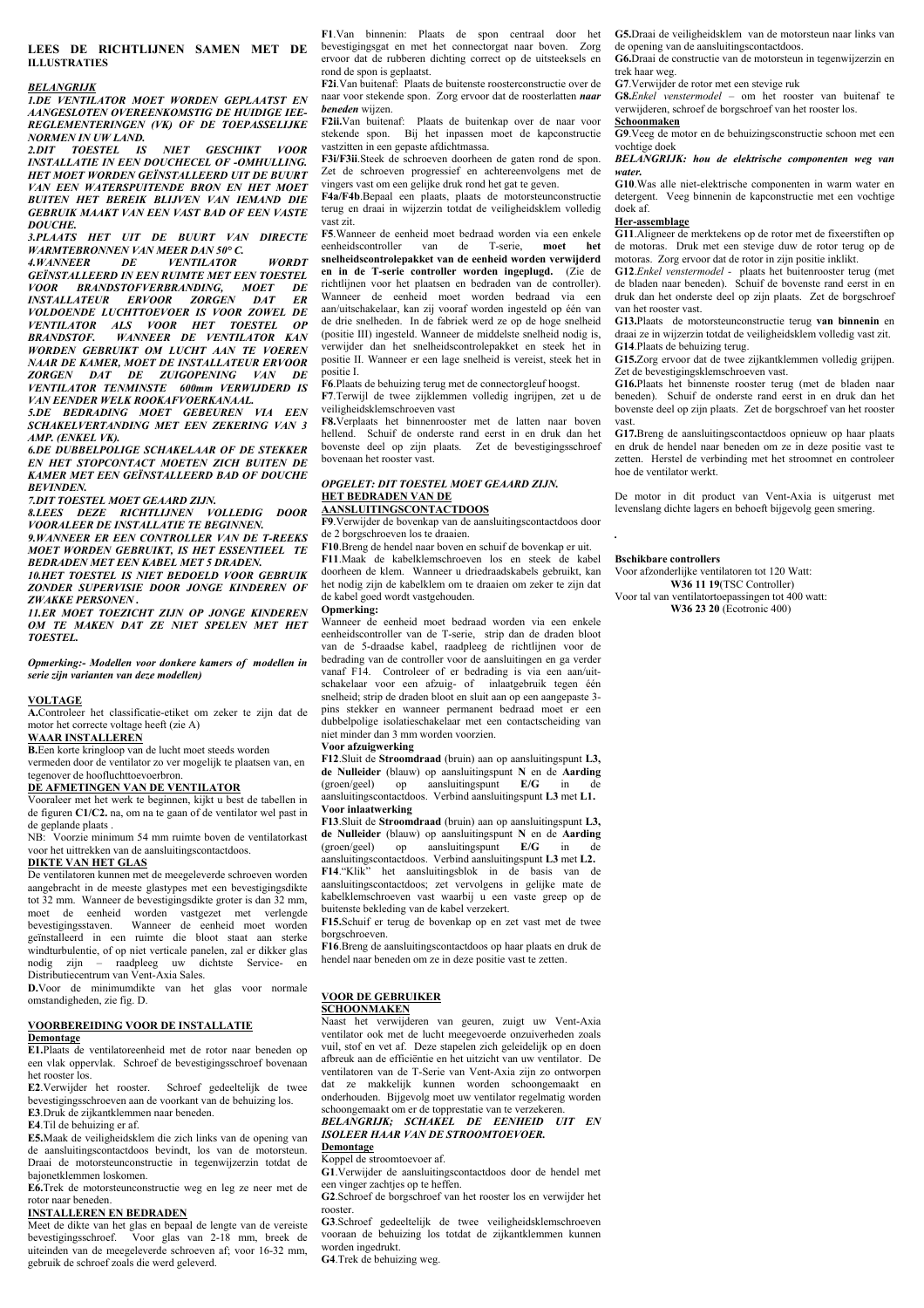### LEGGERE LE ISTRIIZIONI E OSSERVARE LE **ILLUSTRAZIONI**

### **IMPORTANTE**

**11.4 VENTOLA DEVE ESSERE POSIZIONATA E** COLLEGATA IN CONFORMITÀ CON LE NORMATIVE **IEE CORRENTI (REGNO UNITO) O GLI STANDARD DEL PROPRIO PAESE.** 

2.L'APPARECCHIO È **NON ADATTO PER** L'INSTALLAZIONE NELLA CABINA DELLA DOCCIA E **DEVE ESSERE COLLOCATO AL RIPARO DA EVENTUALI SPRUZZI D'ACQUA E LONTANO DALLA** PERSONA CHE UTILIZZA LA VASCA DA BAGNO O LA  $DOCCA$ 

3.POSIZIONARE L'APPARECCHIO LONTANO FONTI DI CALORE DIRETTE CHE SUPERANO I 50°C. 4.SE LA VENTOLA VIENE INSTALLATA IN UN LOCALE IN CUI SI TROVA UN APPARECCHIO CHE BRUCIA **COMBUSTIBILE. L'INSTALLATORE DEVE** ASSICURARSI CHE VI SIA UN RICAMBIO D'ARIA ADEGUATO PER ENTRAMBE LE UNITÀ.  $SE$  LA VENTOLA PUÒ ESSERE UTILIZZATA PER FORNIRE ARIA AL LOCALE, L'INSTALLATORE DEVE ASSICURARSI CHE L'ASPIRAZIONE DELLA VENTOLA SI TROVI AD ALMENO 600mm DA QUALSIASI CANNA **FUMARIA** 

**5 IL COLLEGAMENTO DEVE ESSERE EFFETTUATO TRAMITE UNA SPINA CON INTERRUTTORE E UN FUSIBILE DA 3 AMP (SOLO REGNO UNITO).** 

6.L'INTERRUTTORE A DUE POLI O LA SPINA E LA PRESA DEVONO ESSERE COLLOCATI AL DI FUORI DEL LOCALE IN CUI SI TROVA LA VASCA O LA DOCCIA.

**7.L'APPARECCHIO DEVE ESSERE COLLEGATO A TERRA** 

*RPRIMA DI INIZIARE L'INSTALLAZIONE LEGGERE* PER INTERO LE ISTRUZIONI.

9. SE SI DEVE UTILIZZARE UN CONTROLLER SERIE T, È INDISPENSABILE ESEGUIRE IL COLLEGAMENTO CON UN CAVO A 5 FILI

10.SENZA SORVEGLIANZA. L'APPARECCHIO NON DEVE ESSERE UTILIZZATO DA BAMBINI O DA **PERSONE INFERME** 

11.FARE ATTENZIONE CHE I BAMBINI NON GIOCHINO CON L'APPARECCHIO.

Nota: gli apparecchi in linea e per camera oscura sono varianti di questi modelli)

### **TENSIONE**

A.Controllare l'etichetta della potenza nominale per verificare che la tensione del motore sia corretta (vedere A) DOVE EFFETTUARE L'INSTALLAZIONE

BÈ necessario evitare un cortocircuito del flusso d'aria collocando la ventola sul lato opposto e il più lontano possibile rispetto alla fonte principale di ricambio dell'aria. **DIMENSIONI DELLA VENTOLA** 

Prima di iniziare il lavoro, esaminare le tabelle mostrate nelle figure C1/C2, per verificare che la ventola sia adatta alla posizione prevista.

NB: Lasciare almeno 54mm sopra il corpo della ventola per estrarre la presa del connettore. **SPESSORE DEL VETRO** 

Le ventole possono essere montate, mediante le viti fornite, sulla maggior parte dei vetri con uno spessore fino a 32mm. Se

lo spessore supera i 32mm, l'apparecchio deve essere assicurato mediante barre di fissaggio allungate. Se l'unità deve essere installata in un punto esposto a forte vento o in lastre non verticali, è necessario un vetro più spesso - consultare il Vent-Axia Sales, Service and Distribution Centre più vicino.

DIn condizioni normali, per lo spessore minimo del vetro vedere la fig. D.

### PREPARAZIONE PER L'INSTALLAZIONE

### Smontaggio

E1Posizionare la ventola, con il girante verso il basso, su una superficie piana. Svitare la vite di fissaggio della griglia che si trova in cima a quest'ultima.

E2Togliere la griglia. Svitare parzialmente le due viti di sicurezza sulla parte anteriore del telaio

E3Abbassare i fermi laterali.

E4Sollevare e togliere il telaio

E5Allentare l'arresto di sicurezza del supporto del motore, situato a sinistra dell'apertura per la presa del connettore. Ruotare in senso antiorario il supporto del motore, finché i fermi a baionetta si liberano.

E6Estrarre il supporto del motore e appoggiarlo con il girante rivolto verso il basso

### **INSTALLAZIONE E COLLEGAMENTO**

Misurare lo spessore del vetro e determinare la lunghezza necessaria per le viti di fissaggio. Per i vetri di 2-18mm, rompere le estremità delle viti fornite; per quelli da 16-32mm, utilizzare le viti così come sono

F1Dall'interno: Posizionare la parte imboccata centralmente attraverso il foro di fissaggio e con il foro del connettore rivolto verso l'alto. Controllare che la guarnizione di gomma sia posizionata correttamente sopra le sporgenze di appoggio e attorno alla parte imboccata.

F2iDall'esterno: Mettere la griglia esterna sopra la parte imboccata sporgente. Verificare che le feritoie di ventilazione della griglia siano inclinate verso il basso.

F2iiDall'esterno: Mettere il coperchio esterno sopra la parte imboccata sporgente. Per fissare il coperchio, appoggiarlo su un mastice di sigillatura adeguato.

**E3i/E3iiInserire** le viti nei fori attorno alla narte imboccata Con le dita, stringere le viti una dopo l'altra in modo da fornire una pressione uniforme attorno al foro.

F4a/F4bRicollocare il supporto del motore e ruotarlo in senso orario finché l'arresto di sicurezza risulta completamente innestato.

F5Se l'unità deve essere collegata tramite un controller singolo serie T, togliere dall'unità il dispositivo per il controllo della velocità e inserito nel controller serie T. (Vedere le istruzioni per l'installazione e il collegamento del controller). Se l'unità deve essere collegata tramite un interruttore on/off, può essere impostata su tre velocità. Quella preimpostata è la velocità alta (posizione III). Se è necessaria la velocità media, rimuovere il dispositivo per il controllo della velocità e inserirlo nella posizione II. Se è necessaria la velocità bassa, inserirlo nella posizione L

F6R imettere il telajo con l'alloggiamento per il connettore verso l'alto.

F7Quando i due fermi laterali sono completamente agganciati, stringere le relative viti di sicurezza.

F8Rimettere la griglia interna con le feritoie di ventilazione inclinate verso l'alto. Agganciare prima il bordo inferiore e poi spingere in posizione la parte superiore. Stringere la vite di bloccaggio in cima alla griglia

ATTENZIONE: L'APPARECCHIO DEVE ESSERE COLLEGATO A TERRA.

### **COLLEGAMENTO DELLA PRESA DEL CONNETTORE**

F9Rimuovere il coperchio superiore dalla presa del connettore svitando le 2 viti di fissaggio

F10Sollevare la leva e tirare il coperchio.

F11Allentare le viti del morsetto serrafili e far passare il cavo attraverso il morsetto. (Se si usa un cavo a 3 fili, affinché il cavo risulti fissato saldamente qualche volta è necessario capovolgere il morsetto serrafili.

Nota:

Se l'unità deve essere collegata tramite un controller singolo serie T, spelare i fili del cavo a 5 fili, leggere le istruzioni per il collegamento del controller e proseguire dal punto F14. Controllare se il collegamento tramite un interruttore on/off è per l'aspirazione o l'estrazione con un'unica velocità, spelare i fili e collegarli a una spina tripolare adeguata, oppure, se il collegamento è permanente, è necessario un sezionatore a due poli con una separazione del contatto non inferiore a 3mm. Per l'operazione di estrazione

F12Collegare il filo sotto tensione (marrone) al morsetto L3, quello neutro (blu) al morsetto N e la terra (verde/giallo) al morsetto E/G nella presa del connettore. Collegare il morsetto  $1.3aL1.$ 

### Per l'operazione di aspirazione

F13Collegare il filo sotto tensione (marrone) al morsetto L3, quello neutro (blu) al morsetto N e la terra (verde/giallo) al morsetto E/G nella presa del connettore. Collegare il morsetto  $1.3 \times 1.2$ 

F14Inserire la morsettiera nella base della presa del connettore, quindi stringere in modo uniforme le viti del morsetto serrafili per garantire una presa salda sulla guaina esterna del cavo.

F15Far scivolare nuovamente in posizione il coperchio superiore e fissarlo con le 2 viti di bloccaggio.

F16Inserire la presa del connettore e spingere la leva verso il basso per bloccarla in posizione.

### PER L'UTENTE **PULIZIA**

Oltre a eliminare gli odori, la ventola Vent-Axia estrae anche le impurità presenti nell'aria come lo sporco, la polvere e il grasso. Queste a poco a poco si accumulano, riducendo l'efficienza della ventola e peggiorandone l'aspetto. Le operazioni di manutenzione e pulizia delle ventole Vent-Axia Serie T sono<br>molto semplici. Per garantire prestazioni ottimali, la ventola deve essere quindi pulita a intervalli regolari.

### **IMPORTANTE: SPEGNERE L'UNITÀ E SCOLLEGARLA DALL'ALIMENTAZIONE PRINCIPALE.**

### Smontaggio

Scollegare l'alimentazione principale.

G1Togliere la presa del connettore sollevando delicatamente la  $leva$  con un dito.

G2Svitare la vite di bloccaggio della griglia e togliere quest'ultima

G3Svitare parzialmente le due viti degli arresti di sicurezza sul lato anteriore del telaio finché risulta possibile abbassare i fermi laterali.

G4Estrarre il gruppo del telaio.

G5Allentare l'arresto di sicurezza del supporto del motore, situato a sinistra dell'apertura per la presa del connettore.

G6Ruotare in senso antiorario il supporto del motore ed estrarlo G7Rimuovere il girante tirando con decisione.

G8Solo per i modelli da finestra - per rimuovere la griglia dall'esterno, svitare la relativa vite di bloccaggio. Pulizia

G9Strofinare il motore e il telaio con un panno umido.

**IMPORTANTE:** tenere i componenti elettrici lontano dall'acaua.

G10Lavare tutti i componenti non elettrici con acqua calda e detergente. Strofinare l'interno del coperchio con un panno umido

### Riassemblaggio

G11Allineare le tacche sul girante con i perni di riferimento sull'albero del motore. Con una spinta decisa, rimettere il girante sull'albero del motore. Controllare che il girante sia scattato in posizione.

G12Solo per i modelli da finestra - rimettere la griglia esterna (con le feritoie di ventilazione inclinate verso il basso). Agganciare prima il bordo superiore e poi spingere in posizione la parte inferiore. Stringere la vite di bloccaggio della griglia.

G13Dall'interno, ricollocare il supporto del motore e ruotarlo in senso orario finché l'arresto di sicurezza risulta completamente innestato.

G14Rimettere il telaio.

G15Controllare che i due fermi laterali siano ben agganciati. Stringere le viti di sicurezza dei fermi.

G16Rimettere la griglia interna (con le feritoie di ventilazione inclinate verso l'alto). Agganciare prima il bordo inferiore e poi spingere in posizione la parte superiore. Stringere la vite di bloccaggio della griglia.

G17Rimettere la presa del connettore e spingere la leva verso il basso per bloccarla in posizione. Ricollegare l'alimentazione principale e controllare il funzionamento della ventola.

In questo prodotto Vent-Axia, il motore è dotato di cuscinetti sigillati per l'intera durata e quindi non richiede alcuna lubrificazione.

Controller disponibili

Per ventole singole fino a 120 watt:

W36 11 19 (Controller TSC) Per ventole multiple fino a 400 watt:

W36 23 20 (Ecotronic 400)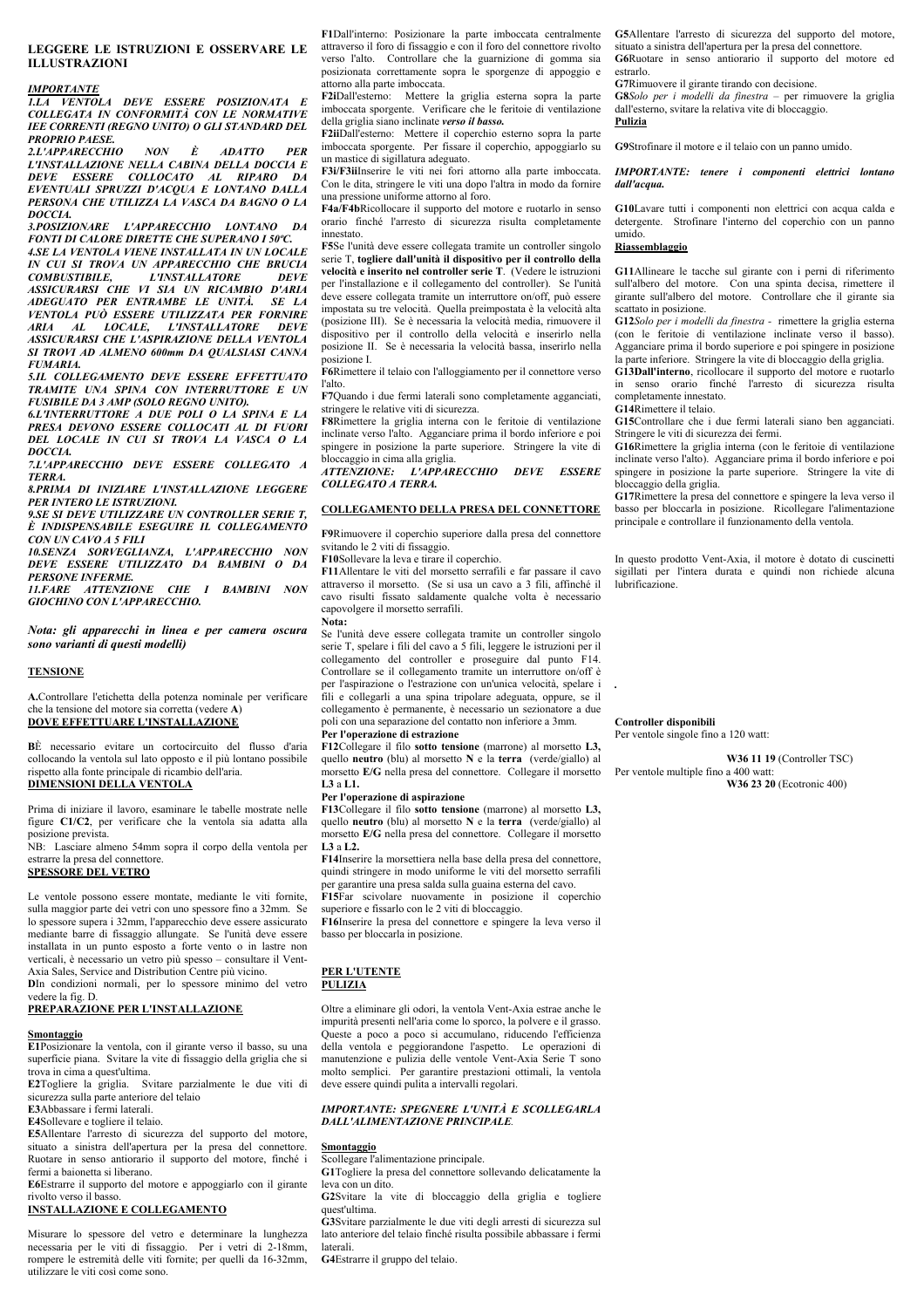**LER AS INSTRUÇÕES EM CONJUNTO COM AS F1**Do lado de dentro: colocar o espigão em posição central **ILUSTRAÇÕES** 

### *IMPORTANTE*

*1.O VENTILADOR TEM DE ESTAR LOCALIZADO E LIGADO DE ACORDO COM AS NORMAS IEE ACTUAIS (NO REINO UNIDO), OU SEGUNDO AS NORMAS RELEVANTES DO SEU PAÍS.* 

*2.ESTE EQUIPAMENTO NÃO É ADEQUADO PARA INSTALAÇÃO NUM CHUVEIRO OU POLIBAN, DEVE ESTAR LOCALIZADO LONGE DE QUALQUER FONTE DE SALPICOS E FORA DO ALCANCE DE QUALQUER PESSOA QUE ESTEJA A USAR UMA BANHEIRA OU UM CHUVEIRO.* 

*3.POSICIONAR AFASTADO DE FONTES DE CALOR DIRECTAS SUPERIORES A 50 ºC.* 

*4.QUANDO O VENTILADOR FOR INSTALADO NUMA DIVISÃO ONDE EXISTA UM DISPOSITIVO DE QUEIMA DE COMBUSTÍVEL, O INSTALADOR DEVERÁ CERTIFICAR-SE DE QUE A RENOVAÇÃO DO AR É ADEQUADA, TANTO PARA O VENTILADOR COMO PARA O DISPOSITIVO DE QUEIMA DE COMBUSTÍVEL. SE O VENTILADOR PUDER SER USADO PARA FORNECER AR PARA A DIVISÃO, O INSTALADOR DEVERÁ CERTIFICAR-SE DE QUE A ADMISSÃO DO VENTILADOR ESTÁ LOCALIZADA A UMA DISTÂNCIA MÍNIMA DE 600 mm EM RELAÇÃO A QUALQUER SAÍDA DE COMBUSTÍVEL.* 

*5.A LIGAÇÃO ELÉCTRICA DEVERÁ SER EFECTUADA POR MEIO DE UMA DERIVAÇÃO COM INTERRUPTOR, COM UM FUSÍVEL DE 3 Amp (APLICÁVEL APENAS AO REINO UNIDO).* 

*6.SE FOR USADO UM INTERRUPTOR BIPOLAR OU UMA LIGAÇÃO POR MACHO E FÊMEA, ESTE/A DEVERÁ ESTAR LOCALIZADO/A FORA DA DIVISÃO ONDE SE ENCONTRA A BANHEIRA OU O CHUVEIRO.* 

*7.ESTE EQUIPAMENTO DEVE ESTAR LIGADO À TERRA.* 

*8.LER COMPLETAMENTE ESTAS INSTRUÇÕES ANTES DE DAR INÍCIO À INSTALAÇÃO.* 

*9.SE FOR USADO UM CONTROLADOR DA 'SÉRIE T', É ESSENCIAL QUE A LIGAÇÃO SEJA EFECTUADA COM UM CABO TRIFÁSICO.* 

*10.O EQUIPAMENTO NÃO DEVE SER USADO POR CRIANÇAS OU PESSOAS IDOSAS SEM SUPERVISÃO. 11.AS CRIANÇAS DEVEM SER VIGIADAS, POR FORMA A GARANTIR-SE QUE NÃO BRINCAM COM ESTE EQUIPAMENTO.* 

*(Nota: os modelos lineares e para câmaras escuras são variações destes modelos.)* 

### **TENSÃO**

**A.**Verificar a etiqueta da potência, de modo a garantir que o motor tem a tensão correcta (ver **A**).

**ONDE INSTALAR B.**Para evitar um circuito reduzido do fluxo de ar, o ventilador deve ser instalado tão longe quanto possível da fonte principal de renovação de ar e em frente a ela.

### **DIMENSÕES DO VENTILADOR**

Antes de dar início ao trabalho, estudar as tabelas ilustradas nas figuras **C1**/**C2**, de modo a certificar-se de que o ventilador irá encaixar na posição pretendida.

NB: deixar um mínimo de 54 mm acima da caixa do ventilador para a saída do terminal de ligação.

### **ESPESSURA DO VIDRO**

Os ventiladores podem ser encaixados na maior parte dos vidros com espessuras até 32 mm, com os parafusos fornecidos. Quando a espessura exceder 32 mm, a unidade deverá ser fixa com Varetas de Fixação Prolongadas. Se a unidade for instalada num local exposto a grande turbulência causada por vento, ou em superfícies não verticais, será necessário um vidro mais espesso – consultar o Centro de Vendas, Assistência e Distribuição Vent-Axia mais próximo.

**D.**Para conhecer as espessuras mínimas do vidro, em condições normais, ver a fig. **D**.

### **PREPARAÇÃO PARA A INSTALAÇÃO**

### **Desmontagem**

**E1**Colocar o ventilador numa superfície plana, com a hélice para baixo. Desapertar o parafuso de fixação da grelha localizado no topo da grelha.

**E2**Remover a grelha. Desapertar parcialmente os dois parafusos de segurança das linguetas na face da caixa.

**E3**Pressionar as linguetas laterais.

### **E4**Retirar a caixa.

**E5**Soltar a lingueta de segurança do suporte do motor, localizada do lado esquerdo da abertura para o terminal de ligação. Rodar a estrutura do suporte do motor no sentido contrário ao dos ponteiros do relógio, até as linguetas tipo baioneta se soltarem.

**E6**Remover a estrutura do suporte do motor e pousá-la com a hélice para baixo.

**INSTALAÇÃO E LIGAÇÃO ELÉCTRICA**  Medir a espessura do vidro e determinar o comprimento do parafuso de fixação necessário. Para vidros com 2-18 mm, quebrar as pontas dos parafusos fornecidos; para espessuras de 16-32 mm, usar os parafusos tal como fornecidos.

através do orifício de fixação, com a abertura para a ligação eléctrica para cima. Certificar-se de que o vedante de borracha está posicionado correctamente por cima das linguetas e em redor do espigão.

**F2i**Do lado de fora: colocar a grelha exterior por cima do espigão saliente. Certificar-se de que as palhetas da grelha estão voltadas *para baixo*.

**F2ii**Do lado de fora: colocar o resguardo exterior por cima do espigão saliente. Aquando da colocação, o resguardo deverá estar assente num vedante adequado.

**F3i/F3ii**Inserir os parafusos nos orifícios em redor do espigão. Com os dedos, apertar os parafusos progressivamente e à vez, de modo a exercer uma pressão igual em redor do orifício.

**F4a/F4b**Posicionar e recolocar a estrutura do suporte do motor, e rodá-la no sentido dos ponteiros do relógio até a lingueta de segurança estar bem presa.

**F5**Se a ligação eléctrica da unidade for feita por meio de um Controlador de Unidade Única da 'Série T', **o pack de controlo da velocidade deverá ser removido da unidade e ligado ao Controlador da 'Série T'** (ver Instruções de Instalação e Ligação Eléctrica do Controlador). Se a ligação eléctrica da unidade for efectuada por meio de um interruptor simples, este pack pode ser predefinido para uma de três velocidades. Ele está predefinido de fábrica para a velocidade elevada (Posição III). Se for necessário velocidade média, remover o pack de controlo da velocidade e colocá-lo na Posição II. Caso se pretenda velocidade reduzida, colocá-lo na Posição I.

**F6**Recolocar a caixa com a abertura para a ligação eléctrica para cima.

**F7**Com as duas linguetas laterais bem presas, apertar os parafusos de segurança das linguetas.

**F8**Recolocar a grelha interior com as palhetas voltadas *para cima*. Inserir a parte inferior primeiro e, depois, pressionar a parte superior. Apertar o parafuso de fixação no topo da grelha.

### *AVISO: ESTE EQUIPAMENTO DEVE ESTAR LIGADO À TERRA.*

### **LIGAÇÃO ELÉCTRICA DO TERMINAL DE LIGAÇÃO**

**F9**Remover a tampa superior do terminal de ligação, desapertando os dois parafusos.

**F10**Levantar a patilha e retirar a tampa superior. **F11**Afrouxar os parafusos da abraçadeira do cabo e passar o

cabo pela abraçadeira (quando usar alguns cabos monofásicos, pode ser necessário inverter a abraçadeira do cabo, para garantir que o cabo fica bem preso). **Nota:** 

Se a unidade for ligada através de um controlador de unidade única da 'série T', descarnar os fios do cabo trifásico (ver Instruções de Ligação Eléctrica do Controlador para as ligações) e continuar a partir do ponto F14. Se a ligação eléctrica for feita por meio de um interruptor simples para uma velocidade única de extracção ou admissão de ar, descarnar os fios e depois ligá-los a uma ficha de três pinos adequada; se a ligação for permanente, dever-se-á usar um comutador bipolar com uma separação de contacto não inferior a 3 mm.

### **Para funcionamento com extracção de ar**

**F12**Ligar a **Fase** (castanho) ao borne **L3**, o **Neutro** (azul) ao borne **N** e a **Terra** (verde/amarelo) ao borne **E/G** no terminal de ligação. Ligar o borne **L3** ao **L1**.

### **Para funcionamento com admissão de ar**

**F13**Ligar a **Fase** (castanho) ao borne **L3**, o **Neutro** (azul) ao borne **N** e a **Terra** (verde/amarelo) ao borne **E/G** no terminal de ligação. Ligar o borne **L3** ao **L2**.

**F14**Encaixar a régua de bornes na base do terminal de ligação, depois apertar os parafusos da abraçadeira do cabo, certificando-se da firmeza da retenção da bainha exterior do cabo.

**F15**Recolocar a tampa superior e apertá-la com os dois parafusos.

**F16**Posicionar o terminal de ligação e pressionar a patilha para o prender na posição adequada.

### **PARA O UTILIZADOR LIMPEZA**

Além de remover odores, o seu ventilador Vent-Axia também extrai impurezas do ar, tais como partículas, pó e gorduras. Estas vão-se acumulando gradualmente e prejudicam a eficiência e a aparência do seu ventilador. Os ventiladores Vent-Axia da 'Série T' foram concebidos para uma limpeza e manutenção fáceis. Assim, para garantir sempre o melhor desempenho do seu ventilador, deverá limpá-lo com regularidade.

## *FONTE DE ALIMENTAÇÃO.*

### **Desmontagem**

Desligar a fonte de alimentação.

grelha.

pressionadas.

**G4**Retirar a caixa.

**G5**Soltar a lingueta de segurança do suporte do motor, do lado esquerdo da abertura para o terminal de ligação.

**G6**Rodar a estrutura do suporte do motor no sentido contrário ao dos ponteiros do relógio e retirá-la.

**G7**Remover a hélice com um puxão forte.

**G8***Modelo de janela apenas* – para remover a grelha do exterior, desapertar o parafuso de fixação da grelha.

### **Limpeza**

**G9**Limpar o motor e a caixa com um pano húmido.

### *IMPORTANTE: não salpicar água para os componentes eléctricos.*

**G10**Lavar todas as peças não eléctricas em água morna e detergente. Limpar a parte interna do resguardo com um pano húmido.

### **Remontagem**

**G11**Alinhar as ranhuras na hélice com os pinos de encaixe no eixo do motor. Com um impulso rápido, recolocar a hélice de novo no eixo do motor. Certificar-se de que a hélice fica presa na posição devida.

**G12***Modelo de janela apenas* – recolocar a grelha exterior (com as palhetas voltadas para baixo). Inserir a parte superior primeiro e, depois, pressionar a parte inferior. Apertar o parafuso de fixação da grelha.

**G13Do lado de dentro**, recolocar a estrutura do suporte do motor e rodá-la no sentido dos ponteiros do relógio até a lingueta de segurança estar bem presa. **G14**Recolocar a caixa.

**G15**Certificar-se de que as duas linguetas laterais estão bem

presas. Apertar os parafusos de segurança das linguetas. **G16**Recolocar a grelha interior (com as palhetas voltadas para cima). Inserir a parte inferior primeiro e, depois, pressionar a parte superior. Apertar o parafuso de fixação da grelha.

**G17**Recolocar o terminal de ligação e pressionar a patilha para o prender na posição adequada. Voltar a ligar a fonte de alimentação e verificar o funcionamento do ventilador.

O motor deste produto Vent-Axia está equipado com rolamentos selados e, por isso, não requer lubrificação.

### **Controladores Disponíveis**

Para ventiladores simples até 120 watts:

**W36 11 19** (Controlador TSC) Para aplicações com ventiladores múltiplos até 400 watts:

 **W36 23 20** (Ecotronic 400)

# *IMPORTANTE: DESLIGAR E AFASTAR A UNIDADE DA*

**G1**Remover o terminal de ligação, levantando a patilha

cuidadosamente com um dedo. **G2**Desapertar o parafuso de fixação da grelha e remover a

**G3**Desapertar parcialmente os dois parafusos de segurança das linguetas na face da caixa até as linguetas laterais poderem ser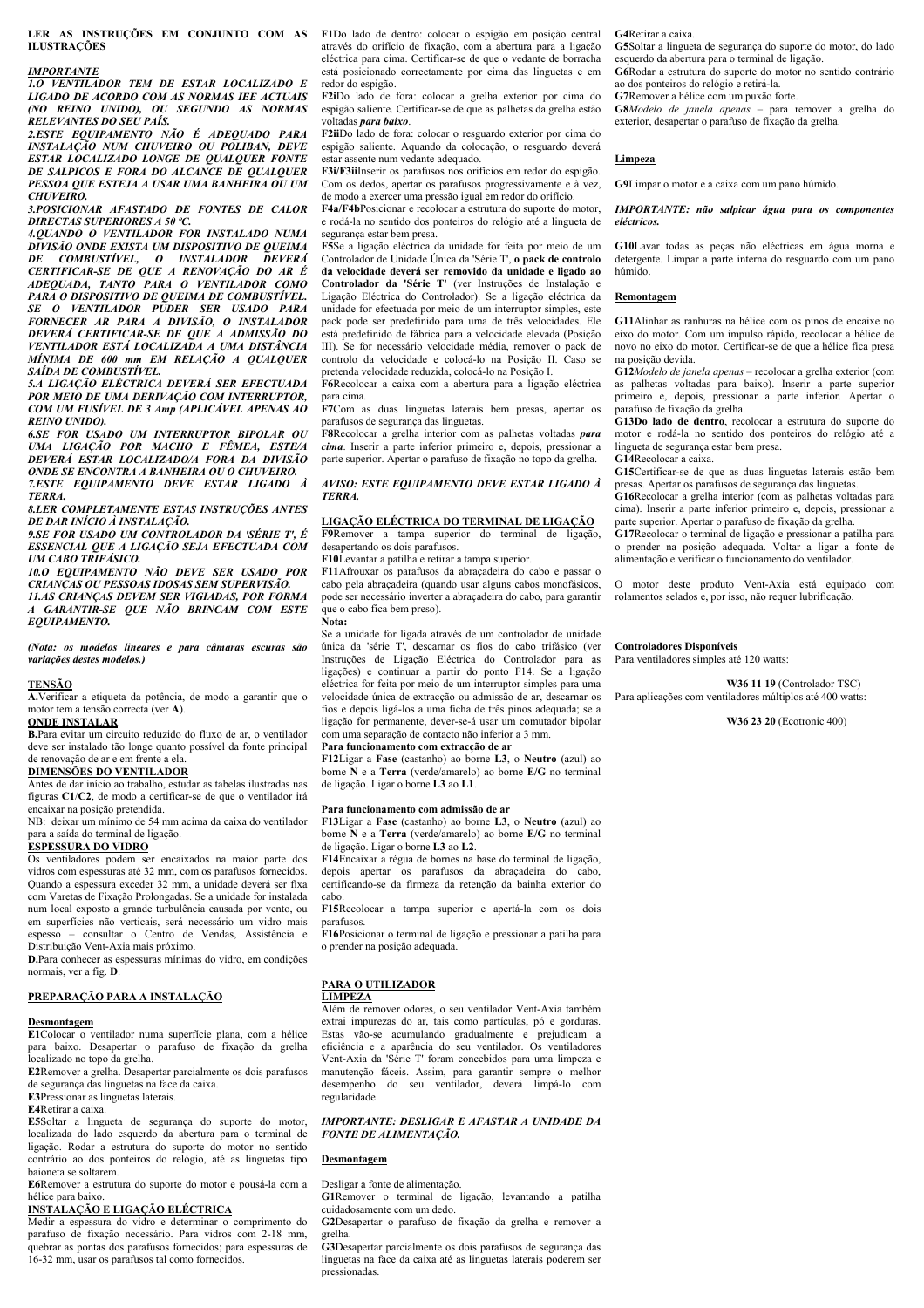**LEA ATENTAMENTE LAS INSTRUCCIONES Y OBSERVE LAS ILUSTRACIONES** 

### *IMPORTANTE*

*1.EL APARATO DE VENTILACIÓN HA DE INSTALARSE Y ESTAR CONECTADO DE CONFORMIDAD CON LA NORMATIVA DEL IEE (INSTITUTO DE INGENIEROS ELECTRÓNICOS) VIGENTE (REINO UNIDO) O, CON LAS NORMAS DE APLICACIÓN EN SU PAÍS.* 

*2.ESTE APARATO NO PUEDE SER INSTALADO EN UNA CABINA O RECINTO DE DUCHA Y HA DE ESTAR ALEJADO DE POSIBLES SALPICADURAS DE AGUA. TAMBIÉN HA DE ESTAR ALEJADO DE PERSONAS QUE ESTÉN UTILIZANDO LA BAÑERA O LA DUCHA.* 

*3.INSTÁLESE ALEJADO DE FUENTES DIRECTAS DE CALOR QUE EXCEDAN LOS 50ºC.* 

*4.CUANDO EL APARATO SE INSTALA EN UNA HABITACIÓN EN LA QUE TAMBIÉN SE ENCUENTRA UN APARATO DE COMBUSTIÓN, EL INSTALADOR HA DE CERCIORARSE DE QUE LA RENOVACIÓN DEL AIRE ES LA ADECUADA PARA AMBOS DISPOSITIVOS. SI EL APARATO DE VENTILACIÓN PUEDE UTILIZARSE PARA SUMINISTRAR AIRE A LA HABITACIÓN, EL INSTALADOR SE ASEGURARÁ DE QUE LA TOMA DE CORRIENTE DEL MISMO ESTA SITUADA AL MENOS A 600mm DE CUALQUIER OTRA TOMA DE CORRIENTE.* 

*5.LA INSTALACIÓN ELÉCTRICA HA DE EFECTUARSE MEDIANTE UNA LÍNEA DE DERIVACIÓN CON UN FUSIBLE DE 3 AMPERIOS (SÓLO EN EL REINO UNIDO).* 

*6.EL CONMUTADOR DE DOBLE POLARIDAD O EL ENCHUFE Y EL TOMACORRIENTE NO HAN DE ESTAR NUNCA SITUADOS EN UNA HABITACIÓN CON BAÑO O DUCHA.* 

*7.ESTE APARATO HA DE ESTAR PUESTO A TIERRA. 8.LEA ESTAS INSTRUCCIONES EN SU TOTALIDAD* 

*ANTES DE COMENZAR LA INSTALACIÓN.* 

*9.SI VA A UTILIZAR UN REGULADOR DE SERIE-T, ES FUNDAMENTAL REALIZAR LA INSTALACIÓN CON ALMA DE CABLE-5.* 

*10.ESTE APARATO NO DEBE SER MANEJADO POR NIÑOS O PERSONAS DISCAPACITADAS SIN SUPERVISIÓN.* 

*11.LOS NIÑOS HAN DE ESTAR VIGILADOS PARA CERCIORARSE DE QUE NO JUEGAN CON ESTE APARATO.* 

*(Nota: - Los modelos inactínicos y en cadena son variantes de estos modelos)* 

### **VOLTAJE**

**A.**Compruebe el gráfico de regímenes para cerciorarse de que el motor está en el voltaje correcto (véase **A**)

### **DÓNDE REALIZAR LA INSTALACIÓN**

**B**Se ha de evitar siempre un corto circuito de la corriente de aire situando el aparato tan alejado como sea posible de la fuente principal de renovación del aire y frente a la misma.

### **DIMENSIONES DEL APARATO**

Antes de comenzar el trabajo, estudie las tablas que aparecen en las ilustraciones **C1/C2**, para cerciorarse de que el aparato encajará en la posición indicada.

Nota: Deje una distancia mínima de 54mm sobre la tubería de entubación del aparato para poder retirar el conector del enchufe.

### **GROSOR DEL CRISTAL**

Los aparatos de ventilación pueden ser instalados sobre la mayoría de tipos de cristal de un grosor de hasta 32mm, con los tornillos que se facilitan. Cuando el grosor para la instalación excede de 32mm, la unidad ha de estar anclada con una prolongación de los vástagos de sujeción. Si el aparato va a ser instalado en un lugar expuesto a fuertes vientos, o en cristales no verticales, será necesario instalarlo sobre un cristal más grueso – consulte con su centro más cercano de Distribución, Servicio y Ventas de Vent-Axia.

**D**Para un mínimo grosor del cristal, en condiciones normales, véase la ilustración D.

### **PREPARACIÓN DE LA INSTALACIÓN**

### **Desmontaje**

**E1**Coloque la unidad de ventilación, con el pistón impulsor hacia abajo, sobre una superficie plana. Desatornille el tornillo de seguridad de la rejilla situado en la parte superior de la misma.

**E2**Quite la rejilla. Desatornille parcialmente los dos tornillos de seguridad del cierre de la carcasa que alberga el motor. **E3**Presione los cierres laterales.

**E4**Levante la carcasa.

**E5**Mueva hacia atrás el cierre de seguridad del soporte del motor, situado a la izquierda de la abertura del tomacorriente. Haga girar el ensamblaje del soporte del motor en sentido contrario a las agujas del reloj hasta que los cierres de bayoneta queden sueltos.

**E6**Retire el ensamblaje del soporte del motor y colóquelo con el pistón impulsor hacia abajo.

### **MONTAJE E INSTALACIÓN ELÉCTRICA**

Mida el grosor del cristal y determine la longitud del tornillo de montaje requerido. Para un cristal de 2-18mm, desprenda los extremos de los tornillos suministrados; si es de 16-32mm utilice los tornillos suministrados.

**F1**Desde el interior: Coloque la espiga en el centro a través de la cavidad de sujeción y con la cavidad de conexión hacia arriba. Cerciórese de que el tapón de goma está situado correctamente sobre las lengüetas de conexión y alrededor de la espiga.

**F2i**Desde el exterior: Coloque el ensamblaje de la rejilla exterior sobre la espiga saliente. Cerciórese de que las lamas de la rejilla están inclinadas *hacia abajo*.

**F2ii**Desde el exterior: Coloque la cubierta exterior sobre la espiga saliente. Cuando ajuste, el ensamblaje de la cubierta debe estar asentado en un compuesto de cierre hermético adecuado.

**F3i/F3ii**Inserte los tornillos a través de las cavidades que rodean la espiga. Con los dedos, apriete los tornillos progresivamente y por turno para presionar aún más alrededor de la cavidad.

**F4a/F4b**Vuelva a poner en su lugar el ensamblaje del soporte del motor y gírelo en el sentido de las agujas del reloj hasta que el cierre de seguridad esté totalmente encajado.

**F5**Si la instalación eléctrica de la unidad se va a realizar mediante un regulador de serie-T de una sola unidad, **se ha de quitar el tacómetro de la unidad y enchufarlo al regulador de serie-T**. (Véase montaje e instalación eléctrica del regulador.) Si la unidad va a ser instalada mediante un interruptor de conexión / desconexión, puede estar preajustada

en una de las tres velocidades. Está ajustada de fábrica a velocidad alta (Posición III.) Si se desea velocidad media, saque el tacómetro y vuelva a introducirlo en la Posición II. Si desea baja velocidad, insértelo en la Posición I. **F6**Vuelva a colocar la carcasa con la ranura de conexión hacia

arriba.

**F7**Con los dos cierres laterales completamente encajados, apriete los tornillos del cierre de seguridad.

**F8**Coloque de nuevo la rejilla interior con las lamas dirigidas hacia arriba. Encaje en primer lugar el borde inferior y luego empuje el superior a su posición inicial. Apriete el tornillo de seguridad de la parte superior de la rejilla.

### *ATENCIÓN: ESTE APARATO HA DE ESTAR PUESTO A TIERRA.*

### **INSTALACIÓN ELÉCTRICA DEL CONECTOR TOMACORRIENTE**

**F9**Quite la cubierta superior del conector tomacorriente retirando los dos tornillos de sujeción.

**F10**Levante la tapilla y deslice la cubierta superior.

**F11**Suelte los tornillos de fijación del cable y pase el cable a través de la abrazadera. (Podría ser necesario, si utiliza alma de cable- 3 que doblara la abrazadera para cerciorarse de que el cable está bien sujeto.)

**Nota:** 

Si va a realizar la instalación eléctrica de la unidad mediante un regulador de serie-T de una sola unidad, pele los cables de alma de cable-5, vea las instrucciones de conexión del regulador y continúe desde F-14. Compruebe si la instalación está realizada mediante un interruptor de conexión / desconexión para una única velocidad de expulsión o toma de aire, pele los cables y luego conéctelos a un enchufe macho 3 o, si el cableado es permanente, deberá proveerse de un conmutador aislante de doble polaridad que tenga una separación de contacto no menor de 3mm.

### **Para la expulsión de aire**

**F12**Conecte **Cargado** (marrón) al terminal **L3, Neutral** (azul) al terminal **N** y **Tierra** (verde /amarillo) al terminal **E/G** en el conector tomacorriente. Enlace el terminal **L3** con el **L1. Para la toma de aire** 

**F13**Conecte **Cargado** (marrón) al terminal **L3, Neutral** (azul) al terminal **N** y **Tierra** (verde /amarillo) al terminal **E/G** en el conector tomacorriente. Enlace el terminal **L3** con el **L2.**

**F14**Encaje haciendo un "clic" el tablero de bornes en la base del conector tomacorriente, luego apriete aún más los tornillos de la abrazadera del cable cerciorándose de que se agarran fuertemente al revestimiento del cable.

**F15**Deslice la cubierta superior hasta su lugar y asegúrela con los 2 tornillos de sujeción**.**

**F16**Ajuste el conector tomacorriente y presione la tapilla hacia abajo para cerrarla correctamente.

### **PARA EL USUARIO LIMPIEZA**

Además de evitar malos olores, su aparato de ventilación Vent-Axia también extrae impurezas del aire como suciedad, polvo y grasa. Éstas, se acumulan gradualmente restándole eficacia y buen aspecto a su aparato de ventilación. Las unidades de serie-T Vent-Axia están diseñadas para un fácil mantenimiento y una fácil limpieza de las mismas. Por lo tanto, para asegurarse del pleno rendimiento de su aparato de ventilación debe limpiarlo con frecuencia.

*IMPORTANTE: DESENCHUFE Y AÍSLE LA UNIDAD DEL SUMINISTRO DE ALIMENTACIÓN* 

### **Desmontaje**

Desconecte el suministro de alimentación.

**G1**Quite el conector tomacorriente levantando suavemente la tapilla con el dedo.

**G2**Desatornille el tornillo de seguridad de la rejilla y quítela. **G3**Desatornille parcialmente los dos tornillos de seguridad del cierre de la carcasa hasta que los cierres laterales puedan ser presionados.

### **G4**Retire el ensamblaje de la carcasa.

**G5**Mueva hacia atrás el cierre de seguridad del soporte del motor a la izquierda de la abertura del tomacorriente.

**G6**Haga girar el ensamblaje del soporte del motor en sentido contrario a las agujas del reloj y retírelo.

**G7**Quite el pistón impulsor de un tirón.

**G8***Sólo modelo ventana –*para retirar la rejilla desde el exterior, desatornille el tornillo de seguridad de la misma.

### **Limpieza**

**G9**Pase un trapo húmedo por el motor y la carcasa.

### *IMPORTANTE: mantenga las piezas eléctricas lejos del agua.*

**G10**Lave todas las piezas no eléctricas en agua templada con detergente. Pase un trapo húmedo por el interior de la cubierta del techo.

### **Nuevo montaje de la unidad**

**G11**Ponga en línea las marcas del pistón impulsor con las clavijas posicionadoras sobre el eje del motor. Empuje con fuerza el pistón impulsor sobre el eje del motor. Cerciórese de que el pistón impulsor encaja en su lugar.

**G12***Solo modelo ventana –* ponga la rejilla exterior en su lugar (con las lamas hacia abajo.) Encaje en primer lugar el borde superior y luego empuje el inferior hasta su posición inicial. Apriete el tornillo de seguridad de la rejilla.

**G13Desde el interior** vuelva a poner en su lugar el ensamblaje del soporte del motor y gírelo en el sentido de las agujas del reloj hasta que el cierre de seguridad esté totalmente encajado. **G14**Coloque la carcasa de nuevo.

**G15**Cerciórese de que los dos cierres laterales están completamente encajados. Apriete los tornillos de seguridad del cierre.

**G16**Coloque la rejilla interior en su lugar (con las lamas apuntando hacia arriba.) Encaje en primer lugar el borde inferior, y luego empuje el superior a su posición inicial. Apriete el tornillo de seguridad de la rejilla.

**G17**Coloque de nuevo en su lugar el conector tomacorriente y empuje hacia abajo la tapilla para encajarlo en la posición correcta. Restaure el suministro de alimentación y compruebe el funcionamiento del aparato de ventilación.

El motor de este producto de Vent-Axia está dotado de cojinetes herméticamente sellados durante la vida útil del aparato y, por lo tanto no necesita lubricación.

*..* 

### **Reguladores disponibles**

Para unidades de hasta 120 Vatios:

**W36 11 19**(TSC Controller) Para aplicaciones múltiples de las unidades hasta 400 vatios:

 **W36 23 20**(Ecotronic 400)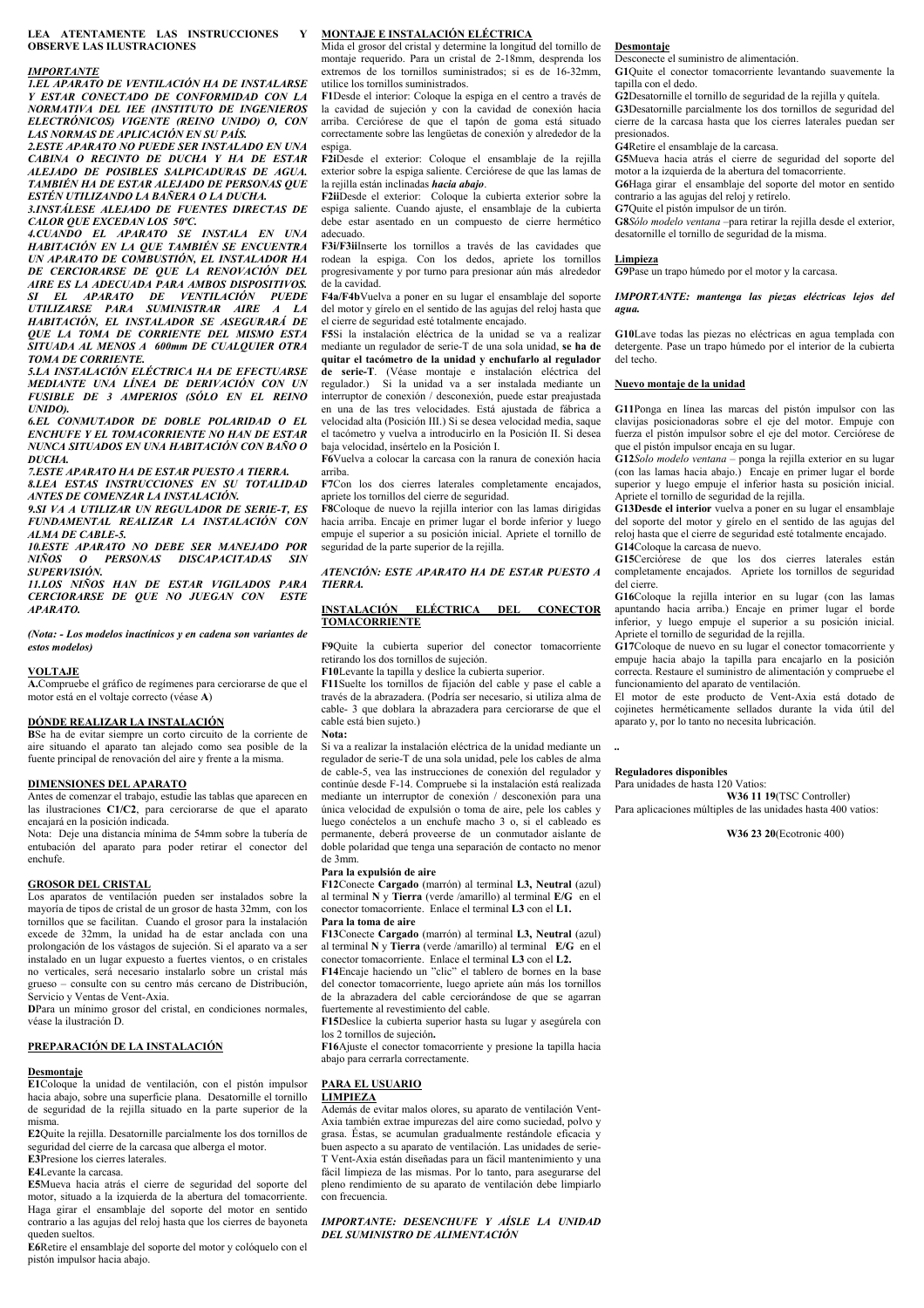### *VIGTIGT*

*1.VENTILATOREN SKAL ANBRINGES OG TILSLUTTES I HENHOLD TIL NUGÆLDENDE IEE-REGLER (STORBRITANNIEN) ELLER I HENHOLD TIL DE RELEVANTE DANSKE STANDARDER.* 

*2.DENNE APPARAT ER IKKE EGNET TIL INSTALLATION I EN BRUSEKABINE ELLER I NÆRHEDEN AF EN BRUSER OG SKAL ANBRINGES VÆK FRA ENHVER KILDE TIL VANDSPRØJT OG SKAL VÆRE UDEN FOR RÆKKEVIDDE AF EN BADENDE PERSON I ET BADEKAR ELLER BRUSER.* 

*3.MÅ IKKE ANBRINGES I NÆRHEDEN AF DIREKTE VARMEKILDER OVER 50°C.* 

*4.NÅR VENTILATOREN MONTERES I ET RUM, SOM INDEHOLDER EN BRÆNDEOVN, SKAL INSTALLATØREN SIKRE, AT LUFTUDSKIFTNINGEN ER TILSTRÆKKELIGT TIL BÅDE VENTILATOR OG BRÆNDEOVN. HVIS VENTILATOREN KAN BRUGES TIL AT FORSYNE RUMMET MED LUFT, SKAL INSTALLATØREN SIKRE, AT VENTILATORENS LUFTINDTAG ANBRINGES I EN AFSTAND AF MINDST 600 mm FRA ENHVER SKORSTEN/AFTRÆKSKANAL. 5.VENTILATIONEN SKAL TILSLUTTES* 

*STRØMFORSYNINGEN VIA EN SIDELEDNING MED AFBRYDER, SOM ER FORSYNET MED EN 3 AMP. SIKRING (KUN STORBRITANNIEN).* 

*6.DEN DOBBELTPOLEDE AFBRYDER ELLER STIKKET OG STIKKONTAKTEN SKAL PLACERES UDEN FOR RUMMET, SOM INDEHOLDER ET BADEKAR ELLER EN BRUSER.* 

*7.DETTE APPARAT SKAL VÆRE JORDFORBUNDET. 8.LÆS HELE VEJLEDNINGEN IGENNEM, FØR* 

*INSTALLATIONEN PÅBEGYNDES..* 

*9.HVIS DER SKAL ANVENDES EN T-SERIE STYREENHED, ER DET VIGTIGT AT ANVENDE ET 5- LEDER KABEL.* 

*10.APPARATET ER IKKE BEREGNET TIL AT BLIVE BRUGT AF SMÅBØRN ELLER SVAGELIGE PERSONER UDEN OPSYN.* 

*11.SMÅBØRN SKAL HOLDES UNDER OPSYN FOR AT SIKRE, AT DE IKKE LEGER MED APPARATET.* 

*(Bemærk: In-line og mørkekammermodeller er varianter af disse modeller).* 

### **SPÆNDING**

**A.**Kontrollér etiketten med mærkedata for at sikre, at motoren har den korrekte spænding (se **A**).

### **MONTERINGSSTED**

**B**Et kort kredsløb af luftstrømmen skal altid undgås ved at anbringe ventilatoren så langt som muligt fra og lige over for hovedkilden til luftudskiftningen.

### **VENTILATORENS DIMENSIONER**

Før arbejdet påbegyndes, skal man rådføre sig med tabellerne i figur **C1/C2** for at sikre, at der er nok plads til ventilatoren på det ønskede monteringssted.

NB: Der skal være et mellemrum på mindst 54 mm over ventilatorhuset, så forbindelsesstikket kan tages ud.

### **GLASTYKKELSE**

Ventilatorer kan monteres i de fleste typer glas med en tykkelse på op til 32 mm med de medfølgende skruer. Når glastykkelsen er over 32 mm, skal enheden fastgøres med forlængede monteringsstænger. Hvis enheden skal monteres på et sted, der er udsat for kraftig vindturbulens, eller i ikke-lodrette ruder, vil det være nødvendigt at anvende tykkere glas – kontakt det nærmeste Vent-Axia salgs-, service- og distributionscenter. **D**Den minimale glastykkelse under normale forhold er angivet i fig. D.

### **FORBEREDELSE TIL INSTALLATION**

### **Adskillelse**

**E1**Anbring ventilatoren med ventilatorhjulet nedad på en flad overflade. Fjern ristens holdeskrue, som sidder øverst på risten. **E2**Afmontér risten. Skru de to sikkerhedslåseskruer på forsiden af huset delvist ud.

**E3**Tryk sidelåsene ned.

**E4**Løft huset af.

**E5**Træk forsigtigt motorens sikkerhedslås, som sidder til venstre for åbningen til forbindelsesstikket, tilbage. Drej motorstøtteaggregatet mod uret, indtil bajonetlåsene frakobles. **E6**Træk motorstøtteaggregatet ud og anbring det med ventilatorhjulet nedad.

### **MONTERING OG ELEKTRISK TILSLUTNING**

Mål glassets tykkelse og afgør den længde monteringsskruer, som skal anvendes. Til 2-18 mm glas skal enderne af de medfølgende skruer brækkes af; til 16-32 mm glas anvendes skruen i den leverede tilstand.

**F1**Indefra: Placér spidsenden centralt gennem monteringshullet og med åbningen til forbindelsesstikket opad. Sørg for, at gummipakningen er placeret korrekt over øsknerne og rundt om spidsenden.

**F2i**Udefra: Placér den udvendige rist over den fremspringende spidsende. Sørg for, at ristens spjæld vender skråt *nedad*.

**F2iiUdefra:** Placér den udvendige hætte over den **F2iiUdefra:** Placér den udvendige hætte over den fremspringende spidsende. Ved monteringen skal hætten Ved monteringen skal hætten indlægges i en egnet tætningsmasse. **F3i/F3ii**Stik skruerne gennem hullerne omkring spidsenden.

Stram skruerne med fingrene, lidt ad gangen og efter tur, for at få et jævnt tryk omkring hullet.

**F4a/F4b**Sæt motorstøtteaggregatet på igen og drej det med uret, indtil sikkerhedslåsen er helt i indgreb.

**F5**Hvis ventilatoren skal tilsluttes strømforsyningen via en Tserie styreenhed til en enkelt ventilator, **skal hastighedsreguleringspakken fjernes fra ventilatoren og forbindes med en T-serie styreenhed.** (Se Vejledning for montering og elektrisk tilslutning af styreenheden). Hvis ventilatoren skal tilsluttes strømforsyningen via en afbryder, kan den forudindstilles på en af tre hastigheder. På fabrikken indstilles den på mellemhastighed (position III). Hvis der ønskes høj hastighed, skal hastighedsreguleringspakken fjernes og sætte på position II. Hvis der ønskes lav hastighed, skal den sættes på position I.

**F6**Anbring huset således, at åbningen til forbindelsesstikket er øverst.

**F7**Når de 2 sidelåse er helt i indgreb, strammes låsenes sikkerhedsskruer.

**F8**Sæt den indvendige rist på med spjældene vendt skråt opad. Sæt først den nederste kant ind og tryk så den øverste på plads. Stram holdeskruen øverst på risten.

*ADVARSEL: DETTE APPARAT SKAL VÆRE JORDFORBUNDET.* 

### **ELEKTRISK TILSLUTNING AF**

**FORBINDELSESSTIKKET F9**Fjern det øverste dæksel fra forbindelsesstikket ved at skrue de 2 holdeskruer af.

**F10**Løft armen op og lad det øverste dæksel glide ud.

**F11**Løsn kabelklemmens skruer og før kablet gennem klemmen. (Ved anvendelse af visse 3-leder kabler kan det være nødvendigt at vende kabelklemmen om for at sikre, at kablet kommer til at sidde godt fast.)

### **Bemærk:**

Hvis ventilatoren skal tilsluttes strømforsyningen via en T-serie styreenhed til en enkelt ventilator, skal isoleringen på lederne i det 5-leder kabel fjernes, se Vejledning for elektrisk tilslutning af styreenheden og fortsæt fra F14. Kontrollér, om ventilatoren skal tilsluttes strømforsyningen via en afbryder til udsugningseller indsugningsbrug med én hastighed; fjern isoleringen fra ledningerne og tilslut dem så til et egnet 3-benet stik, eller hvis ventilatoren skal have fast ledningsforbindelse, brug en dobbeltpolet afbryder med en kontaktseparation på ikke mindre end 3 mm.

### **Til udsugningsbrug**

**F12**Tilslut den **strømførende ledning** (brun) til pol **L3, nulledningen** (blå) til pol **N** og **jordledningen** (grøn/gul) til pol **E/G** i forbindelsesstikket. Forbind pol **L3** med **L1. Til indsugningsbrug** 

**F13**Tilslut den **strømførende ledning** (brun) til pol **L3, nulledningen** (blå) til pol **N** og **jordledningen** (grøn/gul) til pol **E/G** i forbindelsesstikket. Forbind pol **L3** med **L2.**

**F14**"Klik" klemmerækken ind i forbindelsesstikkets sokkel og stram derefter kabelklemmens skruer jævnt, idet man skal sikre, at klemmen holder kablets yderkappe godt fast.

**F15**Lad det øverste dæksel glide på plads igen og fastgør det med de 2 holdeskruer.

**F16**Montér forbindelsesstikket og tryk ned på armen for at låse det fast.

### **TIL BRUGEREN**

### **RENGØRING**

Bortset fra at fjerne lugte udsuger Vent-Axia ventilatoren også luftbårne urenheder som f.eks. snavs, støv og fedt. Disse bygges gradvist op og gør ventilatoren mindre effektiv og ikke så pæn at se på. Vent-Axia T-serie ventilatorer er konstrueret således, at de er lette at rengøre og vedligeholde. For at sikre at ventilatoren fungerer bedst muligt, skal den derfor rengøres med jævne mellemrum.

### *VIGTIGT: AFBRYD OG ISOLÉR VENTILATOREN FRA STRØMFORSYNINGEN.*

### **Adskillelse**

Sluk for strømmen ved hovedafbryderen,

G1Fjern forbindelsesstikket ved forsigtigt at løfte armen op med en finger.

**G2**Skru ristens holdeskrue ud og fjern risten.

**G3**Skru de to sikkerhedslåseskruer på forsiden af huset delvist ud, indtil sidelåsene kan trykkes ned.

**G4**Træk huset af.

**G5**Træk forsigtigt motorstøttens sikkerhedslås, som sidder til

venstre for åbningen til forbindelsesstikket, tilbage.

**G6**Drej motorstøtteaggregatet mod uret og tag det ud.

**G7**Fjern ventilatorhjulet med et rask træk.

**G8***Kun vinduesmodel* – risten fjernes fra ydersiden ved at skrue ristens holdeskrue ud.

### **Rengøring**

**G9**Tør motor- og husenheden af med en fugtig klud.

### *VIGTIGT: Hold elektriske dele væk fra vand.*

**G10**Vask alle ikke-elektriske dele i varmt vand og opvaskemiddel. Tør indersiden af taghætten af med en fugtig klud.

### **Samling**

**G11**Ret mærkerne på ventilatorhjulet ind med holdestifterne på motorakslen. Sæt med et rask tryk ventilatorhjulet tilbage på motorakslen. Sørg for, at ventilatorhjulet klikker ind på plads. **G12***Kun vinduesmodel* – sæt den udvendige rist (med spjældene pegende nedad) på igen. Sæt først den øverste kant ind og tryk

så den nederste ind på plads. Stram ristens holdeskrue. **G13Indefra:** Sæt motorstøtteaggregatet på igen og drej det med uret, indtil sikkerhedslåsen er helt i indgreb.

**G14**Sæt huset på.

**G15**Sørg for, de to sidelåse er helt i indgreb. Stram låsenes sikkerhedsskruer.

**G16**Sæt den indvendige rist (med spjældene pegende opad) på igen. Sæt først den nederste kant ind og tryk så den øverste ind på plads. Stram ristens holdeskrue.

**G17**Montér forbindelsesstikket igen og tryk armen ned for at låse det fast. Tænd for strømmen igen og kontrollér ventilatorens funktion.

Motoren i dette Vent-Axia produkt er udstyret med lejer, som er forseglet for livstid og derfor ikke skal smøres.

### **Styreenheder, som er til rådighed**

Til enkelte ventilatorer op til 120 watt:

**W36 11 19** (TSC styreenhed) Til anlæg med flere ventilatorer op til 400 watt: **W36 23 20** (Ecotronic 400)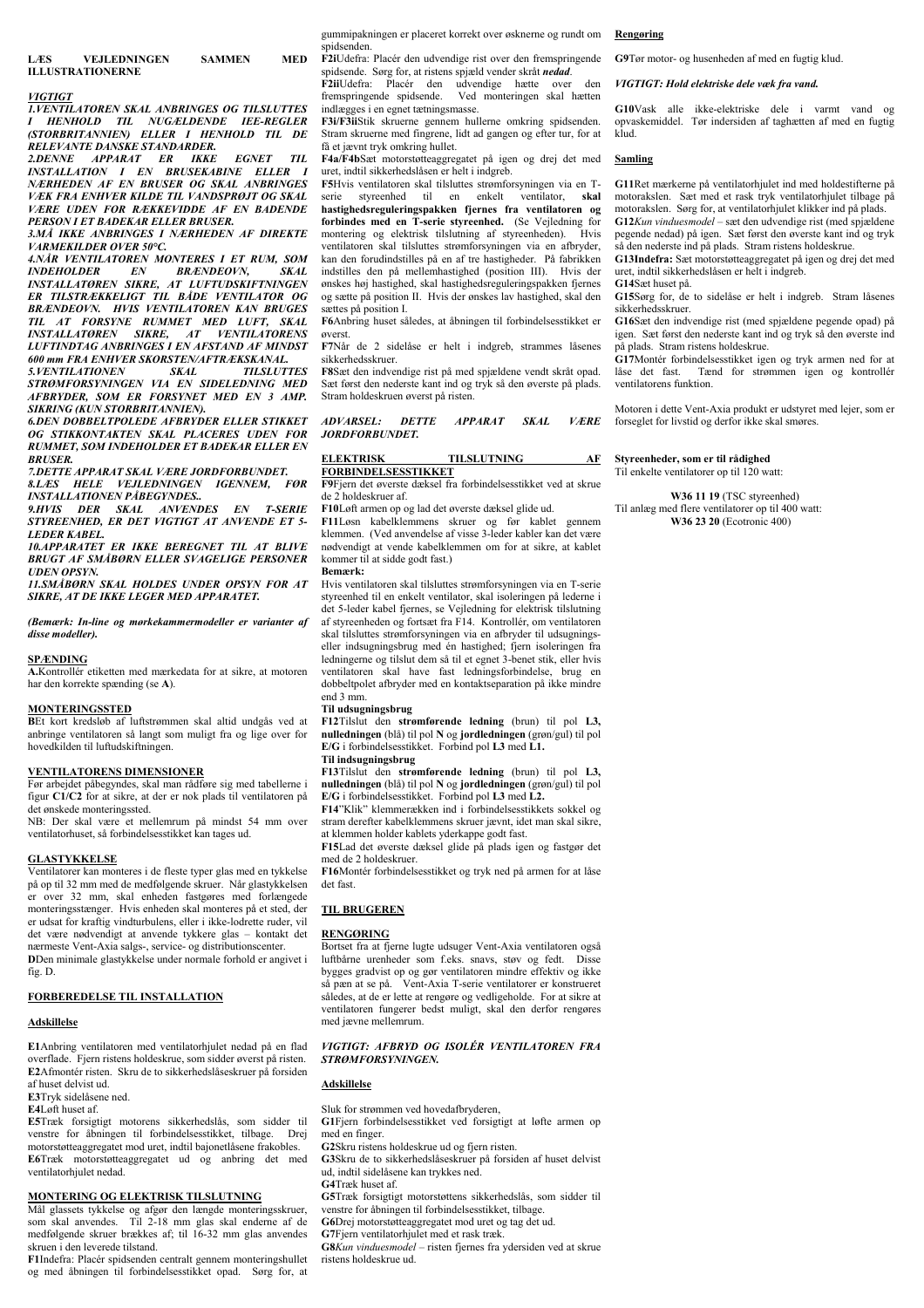### **ΔΙΑΒΑΣΤΕ ΤΙΣ ΟΔΗΓΙΕΣ ΒΛΕΠΟΝΤΑΣ ΤΑΥΤΟΧΡΟΝΑ ΚΑΙ ΤΙΣ ΕΙΚΟΝΕΣ** *ΣΗΜΑΝΤΙΚΟ*

*1.Ο ΑΝΕΜΙΣΤΗΡΑΣ ΘΑ ΠΡΕΠΕΙ ΝΑ ΤΟΠΟΘΕΤΗΘΕΙ ΚΑΙ ΝΑ ΣΥΝΔΕΘΕΙ ΣΥΜΦΩΝΑ ΜΕ ΤΟΥΣ ΙΣΧΥΟΝΤΕΣ ΚΑΝΟΝΙΣΜΟΥΣ ΤΗΣ IEE (ΓΙΑ ΤΟ ΗΝ. ΒΑΣΙΛΕΙΟ) Ή ΤΑ ΑΝΤΙΣΤΟΙΧΑ ΠΡΟΤΥΠΑ ΠΟΥ ΙΣΧΥΟΥΝ ΣΤΗ ΧΩΡΑ ΣΑΣ. 2.Η ΣΥΣΚΕΥΗ ΑΥΤΗ ΕΙΝΑΙ ΑΚΑΤΑΛΛΗΛΗ ΓΙΑ ΤΟΠΟΘΕΤΗΣΗ ΣΕ ΝΤΟΥΣΙΕΡΕΣ ΚΑΙ ΘΑ ΠΡΕΠΕΙ ΝΑ ΤΟΠΟΘΕΤΕΙΤΑΙ ΜΑΚΡΥΑ ΑΠΟ ΠΗΓΕΣ ΣΤΑΓΟΝΙΔΙΩΝ ΝΕΡΟΥ, ΚΑΘΩΣ ΚΑΙ ΣΕ ΣΗΜΕΙΑ ΟΠΟΥ ΝΑ ΜΗΝ ΕΓΓΙΖΟΥΝ ΤΑ ΠΡΟΣΩΠΑ ΠΟΥ ΧΡΗΣΙΜΟΠΟΙΟΥΝ ΤΗ ΜΠΑΝΙΕΡΑ Ή ΤΟ ΝΤΟΥΣ.* 

*3.ΜΗΝ ΤΟΠΟΘΕΤΕΙΤΕ ΤΟΝ ΑΝΕΜΙΣΤΗΡΑ ΚΟΝΤΑ ΣΕ ΘΕΡΜΑΝΤΙΚΑ ΣΩΜΑΤΑ ΤΩΝ ΟΠΟΙΩΝ Η ΘΕΡΜΟΚΡΑΣΙΑ ΥΠΕΡΒΑΙΝΕΙ ΤΟΥΣ 50?C.* 

*4.ΟΤΑΝ ΤΟΠΟΘΕΤΕΙΤΕ ΤΟΝ ΑΝΕΜΙΣΤΗΡΑ ΣΕ ΧΩΡΟ ΠΟΥ ΔΙΑΘΕΤΕΙ ΣΥΣΚΕΥΗ Η ΟΠΟΙΑ ΚΑΤΑΝΑΛΩΝΕΙ ΚΑΥΣΙΜΑ, ΘΑ ΠΡΕΠΕΙ ΝΑ ΒΕΒΑΙΩΝΕΣΤΕ ΟΤΙ Ο ΑΕΡΑΣ ΠΟΥ ΔΙΟΧΕΤΕΥΕΤΑΙ ΣΤΟ ΔΩΜΑΤΙΟ ΕΠΑΡΚΕΙ ΤΟΣΟ ΓΙΑ ΤΟΝ ΑΝΕΜΙΣΤΗΡΑ ΟΣΟ ΚΑΙ ΓΙΑ ΤΗ ΣΥΣΚΕΥΗ ΚΑΤΑΝΑΛΩΣΗΣ ΚΑΥΣΙΜΟΥ. ΟΤΑΝ Ο ΑΝΕΜΙΣΤΗΡΑΣ ΧΡΗΣΙΜΟΠΟΙΕΙΤΑΙ ΓΙΑ ΤΗΝ ΠΑΡΟΧΗ ΑΕΡΑ ΣΤΟ ΧΩΡΟ ΑΥΤΟ ΘΑ ΠΡΕΠΕΙ ΝΑ ΒΕΒΑΙΩΘΕΙΤΕ ΟΤΙ Η ΕΙΣΑΓΩΓΗ ΤΟΥ ΑΝΕΜΙΣΤΗΡΑ ΑΠΕΧΕΙ ΤΟΥΛΑΧΙΣΤΟΝ 600 mm ΑΠΟ ΣΤΟΜΙΑ ΕΞΑΓΩΓΗΣ ΚΑΥΣΑΕΡΙΩΝ.* 

*5.Η ΣΥΝΔΕΣΗ ΘΑ ΠΡΕΠΕΙ ΝΑ ΓΙΝΕΙ ΜΕ ΔΙΑΚΟΠΤΗ ΔΙΑΚΛΑΔΩΣΗΣ ΜΕ ΑΣΦΑΛΕΙΑ 3 AMP (ΜΟΝΟΝ ΓΙΑ ΤΟ ΗΝ. ΒΑΣΙΛΕΙΟ).* 

*6.Ο ΔΙΠΟΛΙΚΟΣ ΔΙΑΚΟΠΤΗΣ Ή Η ΠΡΙΖΑ ΚΑΙ Ο ΡΕΥΜΑΤΟΛΗΠΤΗΣ (ΦΙΣ) ΘΑ ΠΡΕΠΕΙ ΝΑ ΒΡΙΣΚΟΝΤΑΙ ΕΞΩ ΑΠΟ ΤΟ ΧΩΡΟ ΟΠΟΥ ΒΡΙΣΚΕΤΑΙ Η ΜΠΑΝΙΕΡΑ Ή ΤΟ ΝΤΟΥΣ.* 

*7.Η ΣΥΣΚΕΥΗ ΑΥΤΗ ΘΑ ΠΡΕΠΕΙ ΝΑ ΕΙΝΑΙ ΓΕΙΩΜΕΝΗ.* 

*8.ΠΡΟΤΟΥ ΞΕΚΙΝΗΣΕΤΕ ΤΗΝ ΕΓΚΑΤΑΣΤΑΣΗ ΔΙΑΒΑΣΤΕ ΟΛΕΣ ΤΙΣ ΟΔΗΓΙΕΣ.* 

*9.ΑΝ ΠΡΟΚΕΙΤΑΙ ΝΑ ΧΡΗΣΙΜΟΠΟΙΗΣΕΤΕ ΧΕΙΡΙΣΤΗΡΙΟ ΤΗΣ ΣΕΙΡΑΣ T, ΕΙΝΑΙ ΑΠΑΡΑΙΤΗΤΟ ΝΑ ΤΟ ΣΥΝΔΕΣΕΤΕ ΜΕ 5-ΚΛΩΝΟ ΚΑΛΩΔΙΟ.* 

*10. ΥΣΚΕΥΗ ΑΥΤΗ ΔΕΝ ΠΡΟΟΡΙΖΕΤΑΙ ΓΙΑ ΧΡΗΣΗ ΑΠΟ ΜΙΚΡΑ ΠΑΙΔΙΑ Ή ΑΤΟΜΑ ΜΕ ΑΝΑΠΗΡΙΑ ΧΩΡΙΣ ΕΠΙΒΛΕΨΗ.* 

*11..ΤΑ ΜΙΚΡΑ ΠΑΙΔΙΑ ΘΑ ΠΡΕΠΕΙ ΝΑ ΕΠΙΒΛΕΠΟΝΤΑΙ, ΕΤΣΙ ΩΣΤΕ ΝΑ ΔΙΑΣΦΑΛΙΖΕΤΑΙ ΟΤΙ ΔΕΝ ΠΑΙΖΟΥΝ ΜΕ ΤΗ ΣΥΣΚΕΥΗ.* 

*(Σημείωση:- Τα μοντέλα για σκοτεινούς θαλάμους και σε σειρά αποτελούν παραλλαγές αυτών των μοντέλων)* 

**ΤΑΣΗ ΛΕΙΤΟΥΡΓΙΑΣ A.**.Ελέγξτε την πινακίδα, προκειμένου να βεβαιωθείτε ότι ο κινητήρας λειτουργεί με τη σωστή τάση (βλ. **A**)

### **ΧΩΡΟΣ ΤΟΠΟΘΕΤΗΣΗΣ**

**B.**Ο ανεμιστήρας θα πρέπει να τοποθετηθεί σε όσο το δυνατόν μεγαλύτερη απόσταση από την κύρια δίοδο ανανέωσης αέρα του χώρου όπου θα εγκατασταθεί, προκειμένου να αποφύγετε την "βραχυκύκλωση" του ρεύματος του αέρα.

### **ΔΙΑΣΤΑΣΕΙΣ ΑΝΕΜΙΣΤΗΡΑ**

Προτού αρχίσετε να εκτελείτε οποιαδήποτε εργασία, μελετήστε τους πίνακες που φαίνονται στα σχήματα **C1/C2**, προκειμένου να βεβαιωθείτε ότι ο ανεμιστήρας θα εφαρμόσει στην επιθυμητή θέση.

Σημείωση: Αφήστε ένα περιθώριο τουλάχιστον 54 mm επάνω από το σώμα του ανεμιστήρα, προκειμένου να μπορείτε να ανασύρετε την υποδοχή σύνδεσης.

### **ΠΑΧΟΣ ΥΑΛΟΠΙΝΑΚΑ**

Οι ανεμιστήρες μπορούν να στερεωθούν στους περισσότερους τύπους υαλοπινάκων που διαθέτουν πάχος έως και 32mm, με τις βίδες που τους συνοδεύουν. Εάν το πάχος των υαλοπινάκων υπερβαίνει τα 32 mm, η μονάδα θα πρέπει να στερεώνεται με επιμηκυμένες ράβδους στήριξης. Εάν η μονάδα πρόκειται να τοποθετηθεί σε σημείο που εκτίθεται σε ισχυρούς στροβιλισμούς του αέρα ή σε υαλοπίνακες που δεν είναι κατακόρυφοι, θα πρέπει να τοποθετηθεί παχύτερος υαλοπίνακας. Για το θέμα αυτό συμβουλευτείτε το Κέντρο πωλήσεων, διανομής και επισκευών της Vent-Axia.

**D.**Για το ελάχιστο απαιτούμενο πάχος υαλοπίνακα, υπό

### κανονικές συνθήκες, δείτε την εικόνα Δ. **ΠΡΟΕΤΟΙΜΑΣΙΑ ΓΙΑ ΕΓΚΑΤΑΣΤΑΣΗ**

### **Αποσυναρμολόγηση**

**E1.**Τοποθετήστε τη μονάδα του ανεμιστήρα σε μια επίπεδη επιφάνεια, με τη φτερωτή προς τα κάτω. Ξεβιδώστε όλες τις βίδες συγκράτησης, που υπάρχουν στο επάνω μέρος της γρίλιας.

**E2**.Αφαιρέστε τη γρίλια. Ξεβιδώστε, μερικώς, τις δύο βίδες ασφαλείας που υπάρχουν στην πρόσοψη του περιβλήματος του ανεμιστήρα.

**E3**.Πατήστε τις πλευρικές ασφάλειες.

**E4**.Ανασηκώστε το περίβλημα.

**E5.**Πιέστε προς τα πίσω τη γλωττίδα ασφαλείας του κινητήρα, που υπάρχει στα αριστερά του ανοίγματος για την υποδοχή σύνδεσης. Περιστρέψτε τη διάταξη στήριξης του κινητήρα αριστερόστροφα, έως ότου απεμπλακούν οι οδοντωτές εσοχές. **E6.**Ανασύρετε τη διάταξη στήριξης του κινητήρα και τοποθετήστε την με τη φτερωτή προς τα κάτω.

**ΣΤΕΡΕΩΣΗ ΚΑΙ ΣΥΝΔΕΣΗ** Μετρήστε το πάχος του υαλοπίνακα και καθορίστε το απαιτούμενο μήκος για τις βίδες στήριξης. Για γυαλί πάχους 2- 18 mm, αποκόψτε τα άκρα από τις βίδες που συνοδεύουν τον ανεμιστήρα. Για γυαλί πάχους 16-32 mm, χρησιμοποιήστε τις βίδες ως έχουν.

**F1**.Από την εσωτερική πλευρά: Κεντράρετε το στόμιο και περάστε το μέσα από την οπή στερέωσης, κρατώντας το άνοιγμα για τη σύνδεση των καλωδίων προς τα επάνω. Βεβαιωθείτε ότι το ελαστικό στεγανωτικό έχει τοποθετηθεί σωστά πάνω από τις γλωττίδες και γύρω από το στόμιο.

**F2i**.Από την εξωτερική πλευρά: Τοποθετήστε τη διάταξη της εξωτερικής γρίλιας επάνω από το στόμιο που προεξέχει. Βεβαιωθείτε ότι τα πτερύγια της γρίλιας έχουν κλίση *προς τα κάτω.*

**F2ii.**Από την εξωτερική πλευρά: Τοποθετήστε το εξωτερικό κάλυμμα επάνω από το στόμιο που προεξέχει. Η διάταξη του καλύμματος θα πρέπει να στερεωθεί με κατάλληλη στεγανωτική ουσία.

**F3i/F3ii**.Τοποθετήστε τις βίδες μέσα από τις οπές που υπάρχουν στην περιφέρεια του στομίου. Χρησιμοποιώντας τα δάκτυλά σας, σφίξτε σταδιακά και διαδοχικά τις βίδες προκειμένου να κατανείμετε ομοιόμορφα την πίεση στην περίμετρο της οπής.

**F4a/F4b** Τοποθετήστε και στερεώστε τη διάταξη στήριξης του κινητήρα στρέφοντάς την αριστερόστροφα, έως ότου εμπλακούν πλήρως οι οδοντωτές εσοχές.

**F5**.Εάν η μονάδα του ανεμιστήρα πρόκειται να συνδεθεί μέσω ενιαίας μονάδας χειρισμού της σειράς Τ, **η μονάδα ελέγχου της ταχύτητας θα πρέπει να αφαιρεθεί από τον ανεμιστήρα**

**και να τοποθετηθεί στη μονάδα χειρισμού της σειράς T**. (Βλέπε Οδηγίες στερέωσης και σύνδεσης χειριστηρίου). Εάν ο ανεμιστήρας πρόκειται να συνδεθεί μέσω απλού διακόπτη (on/off), μπορείτε να τον ρυθμίσετε σε μία από τις τρεις προεπιλεγμένες ταχύτητες. Η ρύθμισή του από το εργοστάσιο είναι στη μεσαία ταχύτητα (Θέση III). Εάν θέλετε να τον ρυθμίσετε στην ελέγχου ταχύτητα, αφαιρέστε τη μονάδα υψηλή ταχύτητας και ρυθμίστε την στη Θέση II. Εάν επιθυμείτε τη χαμηλή ταχύτητα, ρυθμίστε την στη Θέση I.

**F6**.Τοποθετήστε και πάλι το περίβλημα έχοντας την εγκοπή για τη σύνδεση των καλωδίων στην υψηλότερη θέση.

**F7**.Σφίξτε εντελώς τις βίδες ασφαλείας, έχοντας ασφαλίσει πλήρως τις δύο πλευρικές ασφάλειες.

**F8.**Τοποθετήστε και πάλι την εσωτερική γρίλια με τα πτερύγια κεκλιμμένα προς τα επάνω. Τοποθετήστε τη γρίλια πρώτα στο κάτω μέρος του χείλους και, στη συνέχεια, πιέστε το επάνω μέρος για να εφαρμόσει. Σφίξτε τη βίδα στερέωσης στο επάνω μέρος της γρίλιας.

### *ΠΡΟΕΙΔΟΠΟΙΗΣΗ: Η ΣΥΣΚΕΥΗ ΑΥΤΗ ΘΑ ΠΡΕΠΕΙ ΝΑ ΓΕΙΩΘΕΙ.*

**ΚΑΛΩΔΙΩΣΗ ΤΗΣ ΥΠΟΔΟΧΗΣ ΣΥΝΔΕΣΗΣ F9**.Αφαιρέστε το επάνω κάλυμμα από την υποδοχή σύνδεσης, ξεβιδώνοντας τις 2 βίδες συγκράτησης.

**F10**.Ανασηκώστε το μοχλό και τραβήξτε το επάνω κάλυμμα προς τα έξω.

**F11**.Χαλαρώστε τις βίδες του σφιγκτήρα του καλωδίου και περάστε το καλώδιο μέσα από το σφιγκτήρα. Εάν χρησιμοποιήσετε 3-κλωνο καλώδιο ίσως να χρειαστεί να γυρίσετε ανάποδα το σφιγκτήρα, προκειμένου να στερεωθεί το καλώδιο με ασφάλεια.

### **Σημείωση:**

Εάν ο ανεμιστήρας πρόκειται να συνδεθεί μέσω ενιαίας μονάδας χειρισμού της σειράς T, απογυμνώστε τα σύρματα του 5-κλωνου καλωδίου, δείτε τις οδηγίες σύνδεσης της καλωδίωσης του χειριστηρίου και συνεχίστε από την παράγραφο F14. Εάν πρόκειται να συνδεθεί μέσω απλού διακόπτη (on/off) για λειτουργία εισαγωγής ή εξαγωγής αέρα σταθερής ταχύτητας, απογυμνώστε τα σύρματα του καλωδίου και συνδέστε τα με τον κατάλληλο ρευματολήπτη (φις) 3 ακίδων ή σούκο. Εάν η σύνδεσή του θα είναι μόνιμη, θα πρέπει να συνδεθεί μέσω ενός διπολικού μονωτικού διακόπτη, ο οποίος μεταξύ των επαφών θα πρέπει να διαθέτει διάκενο τουλάχιστον 3 mm.

### **Για λειτουργία εξαγωγής αέρα**

**F12**.Συνδέστε τη **Φάση** (καφέ) στον ακροδέκτη **L3,** το **Ουδέτερο** (μπλε) στον ακροδέκτη **N** και τη **Γείωση** (πράσινο/κίτρινο) στον ακροδέκτη **E/G** στην υποδοχή σύνδεσης. Συνδέστε τους ακροδέκτες **L3** και **L1.**

### **Για λειτουργία εισαγωγής αέρα**

**F13**.Συνδέστε τη **Φάση** (καφέ) στον ακροδέκτη **L3,** το **Ουδέτερο** (μπλε) στον ακροδέκτη **N** και τη **Γείωση** (πράσινο/κίτρινο) στον ακροδέκτη **E/G** στην υποδοχή σύνδεσης. Συνδέστε τους ακροδέκτες **L3** και **L2.**

**F14**.Πιέστε το κουτί των ακροδεκτών στη βάση της υποδοχής σύνδεσης, έως ότου ακούσετε έναν χαρακτηριστικό ήχο "κλικ" και, στη συνέχεια, σφίξτε ομοιόμορφα τις βίδες του σφιγκτήρα του καλωδίου ώστε να στερεωθεί εφαρμοστά επάνω στο εξωτερικό περίβλημα του καλωδίου.

**F15.**Σύρετε και πάλι το επάνω κάλυμμα στη θέση του και ασφαλίστε το με τις 2 βίδες συγκράτησης.

**F16**.Τοποθετήστε την υποδοχή σύνδεσης και πιέστε το μοχλό προς τα κάτω, ώστε να ασφαλίσει στη θέση του.

### **ΓΙΑ ΤΟ ΧΡΗΣΤΗ ΚΑΘΑΡΙΣΜΟΣ**

Εκτός από την απομάκρυνση των οσμών, ο ανεμιστήρας Vent-Axia μπορεί να απομακρύνει ρύπους όπως σκόνη και λίπη, που μεταφέρονται με τον αέρα. Οι ρύποι αυτοί σταδιακά επικαθίζουν στον ανεμιστήρα, μειώνοντας την απόδοσή του και χαλώντας την εμφάνισή του. Οι ανεμιστήρες Vent-Axia της σειράς T είναι σχεδιασμένοι έτσι ώστε να καθαρίζονται και να συντηρούνται με ευκολία. Συνεπώς, προκειμένου να διατηρείτε την μέγιστη απόδοση του ανεμιστήρα σας, θα πρέπει να τον καθαρίζετε τακτικά.

# *ΣΗΜΑΝΤΙΚΟ: ΣΒΗΣΤΕ ΚΑΙ ΑΠΟΣΥΝΔΕΣΤΕ ΤΟΝ ΑΝΕΜΙΣΤΗΡΑ ΑΠΟ ΤΗΝ ΠΡΙΖΑ.*

**Αποσυναρμολόγηση**

### Αποσυνδέστε από την πρίζα.

**G1**.Αφαιρέστε την υποδοχή σύνδεσης ανασηκώνοντας προσεκτικά το μοχλό με το ένα σας δάκτυλο. **G2**.Ξεβιδώστε τη βίδα στερέωσης της γρίλιας και αφαιρέστε τη

γρίλια.

**G3**.Ξεβιδώστε, μερικώς, τις βίδες ασφαλείας στην πρόσοψη του περιβλήματος, έως ότου να μπορείτε να πιέσετε τις πλευρικές ασφάλειες.

**G4**.Ανασύρετε τη διάταξη του περιβλήματος.

**G5.**Πιέστε προς τα πίσω τη γλωττίδα ασφαλείας του κινητήρα, η οποία βρίσκεται στα αριστερά του ανοίγματος για την

υποδοχή σύνδεσης.<br>**G6.**Στρέψτε τη διάταξη στήριξης του κινητήρα αριστερόστροφα και αφαιρέστε τη.

**G7**.Αφαιρέστε τη φτερωτή, τραβώντας την δυνατά και απότομα.

**G8.***Μόνον στο μοντέλο παραθύρου –* για να αφαιρέσετε τη γρίλια από την εξωτερική πλευρά, ξεβιδώστε τη βίδα συγκράτησης της γρίλιας.

### **Καθαρισμός**

*G9*.Σκουπίστε τον κινητήρα και τη διάταξη του περιβλήματος με ένα υγρό πανί.

### *ΣΗΜΑΝΤΙΚΟ κρατήστε τα ηλεκτρικά εξαρτήματα μακριά από νερό.*

**G10**.Πλύνετε όλα τα μη ηλεκτρικά εξαρτήματα με ζεστό νερό και απορρυπαντικό. Σκουπίστε το εσωτερικό της διάταξης του καλύμματος της οροφής με ένα υγρό πανί.

### **Επανασυναρμολόγηση:**

**G11**.Ευθυγραμμίστε τα σημάδια στη φτερωτή με τους πείρους τοποθέτησης που υπάρχουν στον άξονα του κινητήρα. Τοποθετήστε τη φτερωτή και πάλι στον άξονα του κινητήρα, με μία δυνατή και κοφτή πίεση. Βεβαιωθείτε ότι η φτερωτή έχει τοποθετηθεί σωστά στη θέση της.

**G12**.*Μόνον το μοντέλο παραθύρου –* τοποθετήστε και πάλι την εξωτερική γρίλια (με τα πτερύγια να δείχνουν προς τα κάτω). Τοποθετήστε πρώτα το επάνω μέρος του χείλους και πιέστε τη βάση προς τα μέσα. Σφίξτε τη βίδα στερέωσης της γρίλιας.

**G13.Από την εσωτερική πλευρά.** Τοποθετήστε και πάλι τη διάταξη στήριξης του κινητήρα, στρέφοντάς την δεξιόστροφα έως ότου εμπλακούν πλήρως οι οδοντωτές εσοχές.

**G14**.Τοποθετήστε και πάλι το περίβλημα.

**G15.**Βεβαιωθείτε ότι οι δύο πλευρικές ασφάλειες έχουν ασφαλίσει πλήρως. Σφίξτε τις βίδες ασφαλείας.

**G16.**Τοποθετήστε και πάλι την εσωτερική γρίλια (με τα πτερύγια να κλίνουν προς τα επάνω). Τοποθετήστε τη γρίλια πρώτα στο κάτω μέρος του χείλους και, στη συνέχεια, πιέστε το επάνω μέρος. Σφίξτε τη βίδα στερέωσης της γρίλιας.

**G17.**Τοποθετήστε την υποδοχή σύνδεσης και πιέστε το μοχλό προς τα κάτω, ώστε να ασφαλίσει στη θέση του. Επανασυνδέστε με την κύρια παροχή ρεύματος και ελέγξτε τη λειτουργία του ανεμιστήρα.

Ο κινητήρας σε αυτό το προϊόν της Vent-Axia διαθέτει σφραγισμένα κουζινέτα, συνεπώς δεν απαιτείται η λίπανση τους.

### **Διαθέσιμα χειριστήρια**

Για απλούς ανεμιστήρες έως και 120 watt:

**W36 11 19**(Χειριστήριο TSC)

Για εφαρμογές πολλαπλών ανεμιστήρων έως και 400 watt: **W36 23 20**(Ecotronic 400)